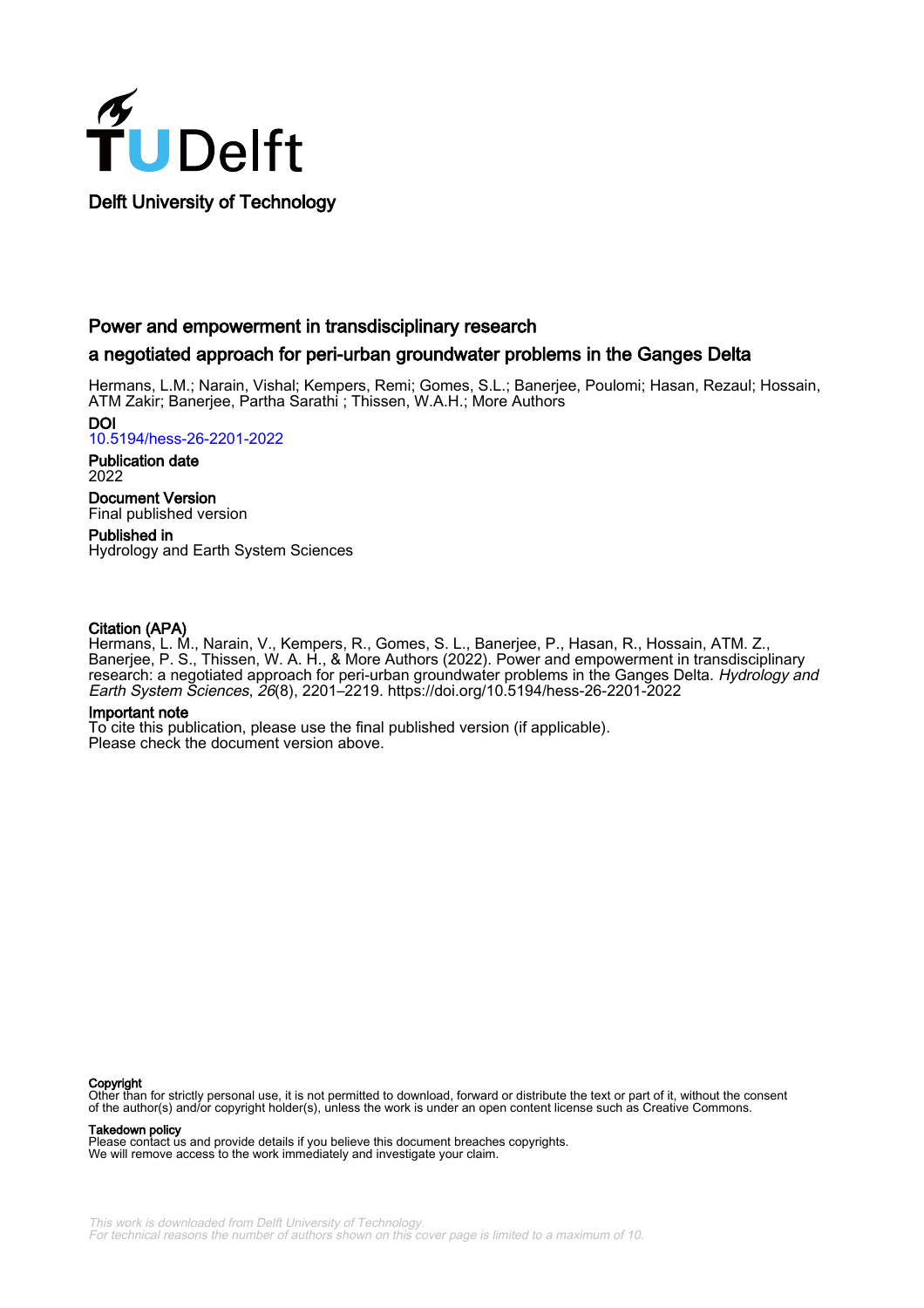$\boxed{6}$   $\boxed{0}$ 



# Power and empowerment in transdisciplinary research: a negotiated approach for peri-urban groundwater problems in the Ganges Delta

Leon M. Hermans $^{1,2}$  $^{1,2}$  $^{1,2}$ , Vishal Narain $^3$  $^3$ , Remi Kempers $^4$  $^4$ , Sharlene L. Gomes $^1$  $^1$ , Poulomi Banerjee $^5$  $^5$ , Rezaul Hasan $^6$  $^6$ , Mashfiqus Salehin $^6$  $^6$ , Shah Alam Khan $^6$ , A. T. M. Zakir Hossain $^7$  $^7$ , Kazi Faisal Islam $^7$ , Sheikh Nazmul Huda $^7$ , Partha Sarathi Banerjee $^8$  $^8$ , Binoy Majumder $^8$ , Soma Majumder $^8$ , and Wil A. H. Thissen $^1$  $^1$ 

Faculty of Technology, Policy and Management, Delft University of Technology, Delft, the Netherlands <sup>2</sup> Land and Water Management Department, IHE Delft Institute for Water Education, Delft, the Netherlands Management Development Institute, Gurgaon, India Both ENDS, Amsterdam, the Netherlands SaciWATERs, Hyderabad, India <sup>6</sup>Institute for Water and Flood Management, Bangladesh University of Engineering and Technology, Dhaka, Bangladesh Jagrata Juba Shangha, Khulna, Bangladesh The Researcher, Kolkata, India

Correspondence: Leon M. Hermans (l.m.hermans@tudelft.nl, l.hermans@un-ihe.org)

Received: 6 August 2021 – Discussion started: 25 August 2021 Revised: 25 February 2022 – Accepted: 28 February 2022 – Published: 29 April 2022

<span id="page-1-0"></span>Abstract. The co-creation of knowledge through a process of mutual learning between scientists and societal actors is an important avenue to advance science and resolve complex problems in society. While the value and principles for such transdisciplinary water research have been well established, the power and empowerment dimensions continue to pose a challenge, even more so in international processes that bring together participants from the Global North and Global South. We build on earlier research to combine known phases, activities, and principles for transdisciplinary water research with a negotiated approach to stakeholder empowerment. Combining these elements, we unpack the power and empowerment dimension in transdisciplinary research for peri-urban groundwater management in the Ganges Delta. Our case experiences show that a negotiated approach offers a useful and needed complement to existing transdisciplinary guidelines. Based on the results, we identify responses to the power and empowerment challenges, which add to existing strategies for transdisciplinary research. A resulting overarching recommendation is to engage with power and politics more explicitly and to do so already from the inception of transdisciplinary activities as a key input for problem framing and research agenda setting.

#### 1 Introduction

Sustainable groundwater management faces various challenges that lend themselves well for transdisciplinary research, including the challenge of social participation and coordinated approaches between multiple actors such as scientists, government agencies and groundwater users (Barthel et al., 2017). This is also true for groundwater management in peri-urban areas. Peri-urban areas are spaces in transition that connect urban and rural environments and that show characteristics of both (Allen, 2003; McGee, 1991; Singh and Narain, 2020). Here, rapid urbanization often results in increasing pressure on groundwater resources as a source of water for local livelihoods and households, industrial activities, and various urban needs. As dynamic spaces in transition, peri-urban areas feature a large diversity and heterogeneity in actors and interests, combined with institutional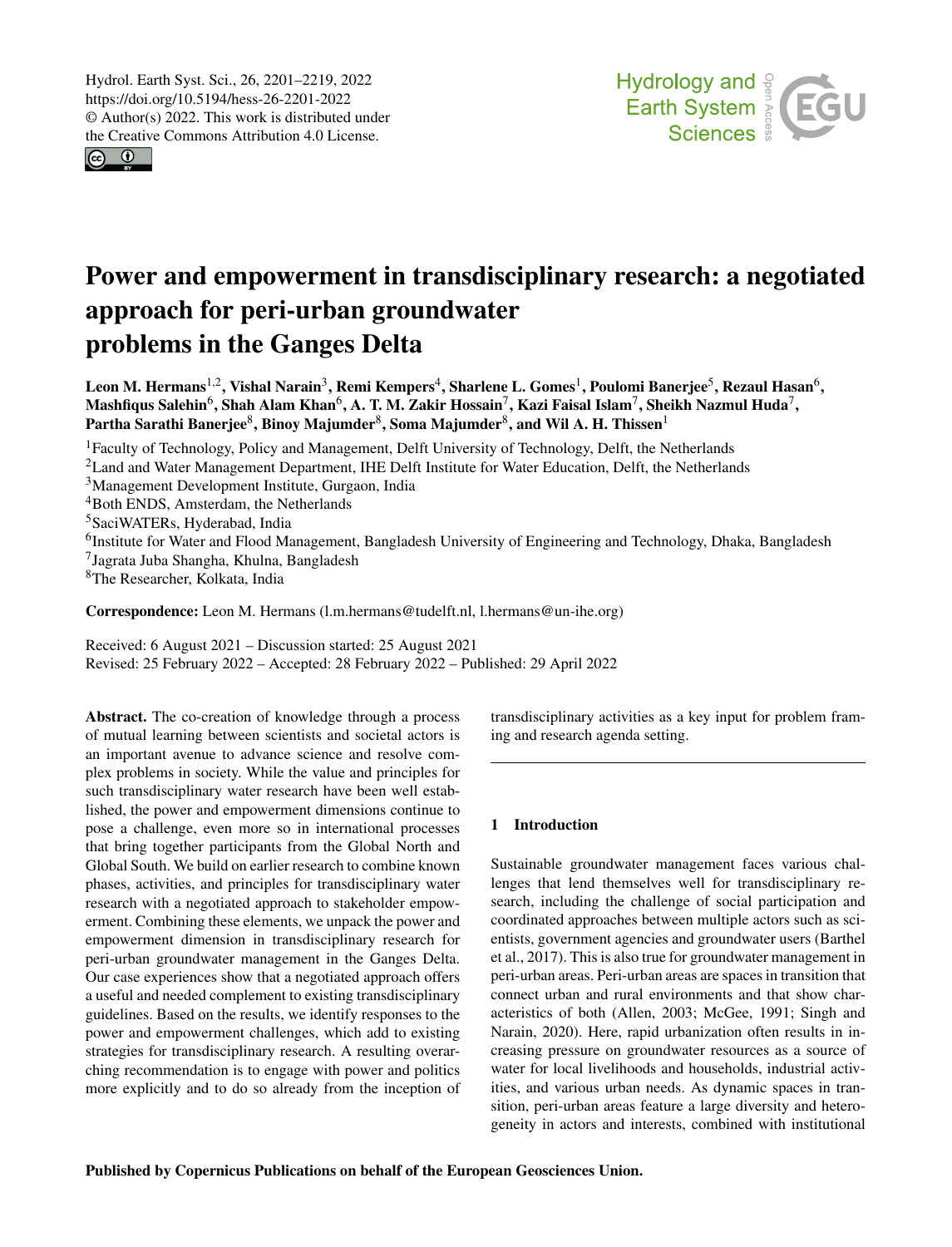overlaps, voids, and ambiguities (Allen, 2003; Gomes and Hermans, 2017; Narain and Roth, 2022).

In peri-urban areas, water-dependent livelihoods such as farming and fishing may still abound. The proximity to urban and industrial centres may create a spike in real estate development, and new actors enter the scene. Migrants from more remote rural areas may be attracted by the proximity of urban centres for employment and opportunity, while urban residents and developers may be attracted by available spaces and land. These actors compete for, or threaten the quality of, existing (ground)water resources, such as larger industrial or agro-industrial users, urban water users, and waste(water) disposal activities (Narain et al., 2013; Gomes, 2019). Increased climatic variability, degrading surface water sources, and land use change coupled with unequal power structures, rules, norms, and practices create pressure on already stressed water resources and lead to uncoordinated overexploitation of groundwater aquifers (Narain et al., 2013; Hasan et al., 2019; Banerjee and Hermans, 2020). These increasing demands and pressures, for different users and purposes, are combined with often limited information and knowledge about the actual state of groundwater quantity and quality (Olago, 2019).

Power differences play a large role in the groundwater management in peri-urban areas. As highlighted by political ecology analyses around water governance, power is a key factor shaping the differential access to resources (see Swyngedouw, 2009; Bryant and Bailey, 1997). Peri-urban water resources tend to be reappropriated and reallocated, whereby some water users are deprived of access to the resource (Banerjee and Hermans, 2020; Narain and Roth, 2022). The resulting lack of access to groundwater during critical periods affects the livelihood securities of the vulnerable and contributes to the incidence of poverty (Banerjee and Jatav, 2017; Butsch et al., 2021).

These combined features of groundwater management in peri-urban areas result in complex situations that match the classic definition of a wicked problem situation, which is at the juncture where conflicting goals and equity issues meet with knowledge limitations and contested problem formulations (Rittel and Webber, 1973). Such complex or wicked problem situations are typically what transdisciplinary research hopes to engage with. Transdisciplinary research has been on the rise as a process of co-creation of knowledge by science and society to offer solutions for complex problems in human–water systems (e.g. Scholz and Steiner, 2015a; Krueger et al., 2016; Ferguson et al., 2018; Ghodsvali et al. 2019; Sapkota, 2019; Pohl et al., 2021). In this co-production of knowledge, stakeholder participation, and empowerment, as well as dealing with institutional ambiguity and informality, is part and parcel of the effort, albeit a very challenging one (Massuel et al., 2018; Ghodsvali et al., 2019; Van Breda and Swilling, 2019).

In transdisciplinary research, the differences in the types of knowledge and experiences that different groups bring to the table are mixed with established structures for social interactions and the associated power and political dimensions (Jahn et al., 2012; Krueger et al., 2016; Brown, 2018; Pohl et al., 2021). Who is participating in the joint problem articulation and the research efforts, how are these participants selected, and how do they report back to their fellow community members? What is needed for these various groups to effectively communicate with each other and to appreciate the depth and breadth of one another's knowledge and experience? This is especially the case when dealing with relatively vulnerable communities, who are not usually involved in research or decision-making, and is also the case for periurban communities; these issues of power and empowerment cannot be ignored. Glossing over power inequalities may not always be critical for researchers and the production of new scientific knowledge, but it will not help to resolve wicked problems in ways that are scientifically sound, equitable, and socially sustainable.

Thus, there is need for strategies to deal with power differences and empowerment in transdisciplinary water research. In 2013, we started a multi-year transdisciplinary water research project that aimed to support groundwater users in peri-urban communities in Bangladesh and India. An international team of researchers and non-governmental organizations (NGOs) worked to develop new scientific knowledge and approaches, while simultaneously developing the capacity of local stakeholders to improve groundwater management. From the start of our activities, we were aware of the need to navigate power differences and of the difficulties of combining meaningful societal activities with scientific research. At the same time, we did not find clear-cut recipes to cope with all those challenges in existing accounts of transdisciplinary research.

In this paper, we reflect on our insights and experiences with transdisciplinary water research and stakeholder empowerment in Bangladesh and India. This is done by complementing insights from the literature on transdisciplinary water research with a negotiated approach for stakeholder empowerment (Leeuwis, 2000; Koudstaal et al., 2011). This negotiated approach accepts that social learning is characterized by power differences and strategic behaviour, rather than presuming a neutral dialogue among equals. It uses principles from negotiation literature to support a transformative change towards more local self-governance of natural resources, while also seeking to use and enhance the joint knowledge base. The next section summarizes the relevant literature on the combination of transdisciplinary research and approaches that help deal with power, empowerment, and conflict. This is followed in subsequent sections by case experiences with peri-urban groundwater management in the metropolitan areas of Khulna and Kolkata. The findings from these experiences result in practical lessons and suggestions for a more power-sensitive transdisciplinarity, after which we conclude with some final take-away messages.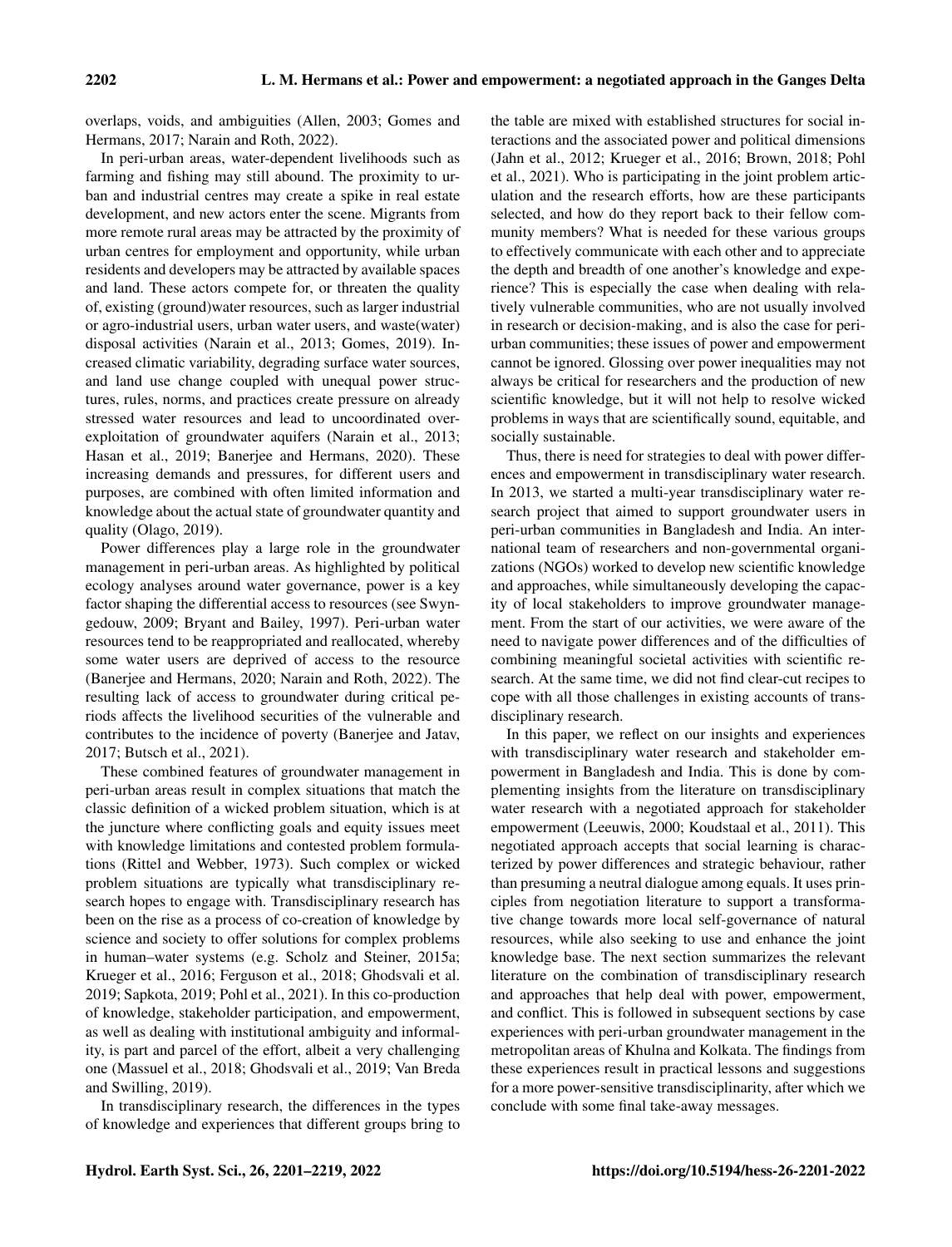2 Transdisciplinary research and stakeholder capacity development for peri-urban groundwater management

#### 2.1 Transdisciplinary research

## 2.1.1 Core concepts and known challenges in transdisciplinary research

There are various conceptualizations of transdisciplinary research, which describe transdisciplinary research as a process of mutual learning, whereby science and society interact to develop new knowledge (Max-Neef, 2005; Jahn et al., 2012; Lang et al., 2012; Brandt et al., 2013; Seidl et al., 2013; Scholz and Steiner 2015a; Brown, 2018; Cundill et al., 2018; Djenontin and Meadow, 2018; Fam et al., 2018). With its emphasis on the co-creation of knowledge between scientists and local actors outside academia, it is closely related to, and for many practical purposes often indistinguishable from, participatory action research (Whyte et al., 1989; Bradbury, 2015) and other participatory, interactive, and communitybased approaches (Lang et al., 2012). When it comes to human–water systems, transdisciplinary water research has been explored by Krueger et al. (2016) to see where and how water knowledge is produced in society. Transdisciplinary water research has been used, for instance, as means for more systemic learning on water security issues (Steelman et al., 2015) and for stakeholder engagement with and impact on water scarcity modelling (Ferguson et al., 2018). Transdisciplinary water research has also been studied for its role in the food–water–energy nexus research to support the achievement of sustainable development goals (Ghodsvali et al., 2019).

All these approaches use a systematic method of inquiry to assist societal actors in improving their actions for addressing societal problems (Bradbury, 2015), while generating methodological innovations and new empirical and theoretical knowledge related to the problem field (Lang et al., 2012). In this interaction, different actors bring their own perception of reality, thought styles, roles, and practices of communication, whereby scientific knowledge is combined with understanding rooted in deep experience (Max-Neef, 2005; Jahn et al., 2012; Pohl et al., 2021). In this process, the following three types of actors play a key role: (i) stakeholders, such as local water users and other people directly related to the water resource, NGOs, or companies, (ii) legitimized decision-makers, such as policy advisors, government officials, and elected political representatives, and (iii) the science community, with scientists from academia, applied research institutes, and think-tanks (Seidl et al., 2013; Scholz and Steiner, 2015a).

Transdisciplinary science generally distinguishes three main phases, each of which has various challenges, i.e. problem framing, co-creation of solution-oriented knowledge, and reintegration of knowledge with scientific and societal practice (Jahn, et al., 2012; Lang et al., 2012; Brandt et al., 2013; Scholz and Steiner, 2015b; Steelman et al., 2015). Table 1 shows an illustrative list of these phases and their challenges, based on Lang et al. (2012) and Steelman et al. (2015).

# 2.1.2 The role of societal stakeholders in transdisciplinary research

Table 1 shows that many of the key challenges related to the interactions between the different types of actors and the representation of their interests. It starts from the very first phases, with a potential lack of awareness, ownership, and legitimacy. This is also in line with Jahn et al. (2012), Klenk and Meehan (2015), and Pohl et al. (2021), who observe that, without further scrutiny, transdisciplinarity easily conceals problems with differences in values, knowledge, and power. Ghodsvali et al. (2019) also note the apparent challenges involved in stakeholder engagement that go beyond instrumental levels in transdisciplinary water nexus research.

Some noteworthy exceptions are present, though. Brown (2018) describes experiences with collective learning to enable local communities to cope with sustainability challenges. Process structure and open learning attitudes are identified as the two critical ingredients for these collective social learning processes (Brown, 2018). Krueger et al. (2016) discuss fairness and competence as two important criteria for participation in the transdisciplinary co-production of knowledge. Fairness signals the need for everyone with an interest to participate and to be recognized as valid voices in the process. Competence emphasizes the use of clear rules and procedures in the participation process (Krueger et al., 2016). Cundill et al. (2018) similarly stress the importance of careful process design, taking into account the influence of legal agreements, power asymmetries, and institutional values and cultures.

Thus, a clear process design, fairness, and open attitudes are known principles for stakeholder engagement in transdisciplinary water research. However, applying these principles can be difficult. When it comes to complex and wicked societal problems, knowledge, learning, capacity, and power are intertwined (Rittel and Webber, 1973; Brown, 2018, p. 285). This limits and complicates joint problem solving (Jahn et al., 2012; Klenk and Meehan, 2015) and makes open dialogue, participatory modelling, and scientific knowledge limited as source of undisputed solutions (Barnaud et al., 2010). The questions, assumptions, and scenarios included in scientific studies will need to reflect those of societal stakeholders, making them inherently subjective and suited for some problem framings but not others (Godinez-Madrigal et al., 2020). Therefore, transdisciplinarity requires approaches for collective learning that navigate the dimensions of power and fairness in the interactions within and between the various groups of scientists, government agencies, and societal water users.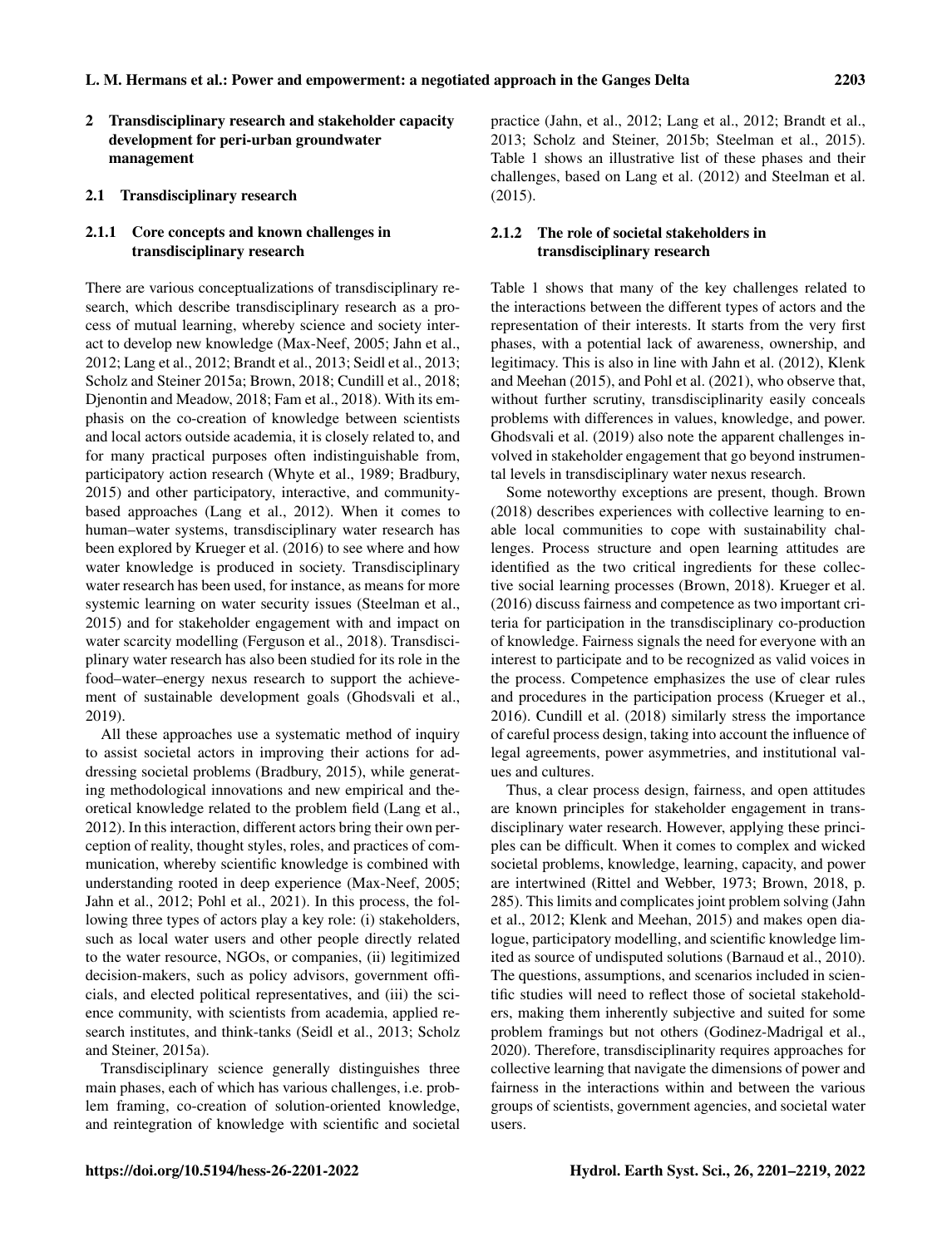| Table 1. Challenges and strategies in transdisciplinary water research (source: Lang et al., 2012; Steelman et al., 2015). |  |  |
|----------------------------------------------------------------------------------------------------------------------------|--|--|
|----------------------------------------------------------------------------------------------------------------------------|--|--|

| Phases and challenges                                                                                     | Exemplary strategies (Lang et al.,<br>2012)                               | Coping strategies (Steelman et al., 2015)                                                                                                           |
|-----------------------------------------------------------------------------------------------------------|---------------------------------------------------------------------------|-----------------------------------------------------------------------------------------------------------------------------------------------------|
| Phase A: problem framing and team<br>building                                                             |                                                                           |                                                                                                                                                     |
| Lack of problem awareness or insuffi-<br>cient problem framing                                            | Primary study to build problem aware-<br>ness                             | Iterative refinement of problem based on ongoing dis-<br>cussions                                                                                   |
| Unbalanced problem ownership                                                                              | Joint leadership                                                          | Hiring community-based monitors and research design<br>with inputs of community members                                                             |
| Insufficient legitimacy of the team or<br>actors involved                                                 | Stakeholder mapping and creating<br>structures that enable participation  | Continuous effort to broaden stakeholder representation<br>as problem aspects are reframed                                                          |
| Phase B: co-creation of solution-<br>oriented transferable knowledge                                      |                                                                           |                                                                                                                                                     |
| Conflicting methodological standards                                                                      | Systematic comparison of methods and<br>demonstration projects            | Use of creative scientific publishing opportunities, with<br>more focus on process than on results                                                  |
| Lack of integration                                                                                       | Structured and formative knowledge in-<br>tegration methods               | Identify publishable units that document smaller as-<br>pects of broader research effort, with responsive to use<br>to partners                     |
| Discontinuous participation                                                                               | Design low thresholds for, and appro-<br>priate levels of, participation  | Create a reflexive experience and regular contact with<br>local leaders                                                                             |
| Vagueness and ambiguity of results                                                                        | Specification and explicit conflict rec-<br>onciliation                   | Collect more data to create greater confidence and delay<br>conveying findings to broader community until realistic<br>solutions can be recommended |
| Fear of failure                                                                                           | Initialize actions first to stimulate learn-<br>ing by doing              | Not applicable (did not apply)                                                                                                                      |
| Phase C: reintegrating and applying the<br>produced knowledge in both scientific<br>and societal practice |                                                                           |                                                                                                                                                     |
| Limited, case-specific solution options                                                                   | Comparative studies for generalizable<br>results                          | Continue to collect as the scientific credibility of the<br>data set will grow with time.                                                           |
| Lack of legitimacy of transdisciplinary<br>outcomes                                                       | Take into account the existing socio-<br>political context for the design | Continue to build research-informed constituencies.<br>Maintain a long-term, on-the-ground presence                                                 |
| Capitalization on distorted research re-<br>sults                                                         | Establish ongoing collaborative and re-<br>flexive discourse              | Not applicable (too early in process)                                                                                                               |
| Tracking scientific and societal impacts                                                                  | Employ advanced evaluation method-<br>ologies                             | Not applicable (too early in process)                                                                                                               |

#### 2.2 Power, empowerment, and negotiated approaches for the co-production of knowledge

#### 2.2.1 Power and empowerment in transdisciplinary research

Transdisciplinary scholarship is not blind to the issues of power and fairness. For instance, it recognizes the need for, and difficulties in, establishing a safe platform for joint learning and discovery (Jahn et al., 2012). It also recognizes the importance of representation of different types of stakeholders, including local water users and community stakeholders

(Seidl et al., 2013; Scholz and Steiner, 2015a; Dyer et al., 2014). Transdisciplinary research in an international and developing world context recognizes the importance of dealing with institutional cultures (Cundill et al., 2018), institutional ambiguity, and informality (Van Breda and Swilling, 2019). What the transdisciplinary literature does not yet offer is guidance on how to enable a process and platform for reflexivity and joint learning in a context of power differences, conflicting interests and institutional diversity, ambiguity, and informality.

Current guidance and experience is shared only through fairly abstract phrases such as the need for mechanisms to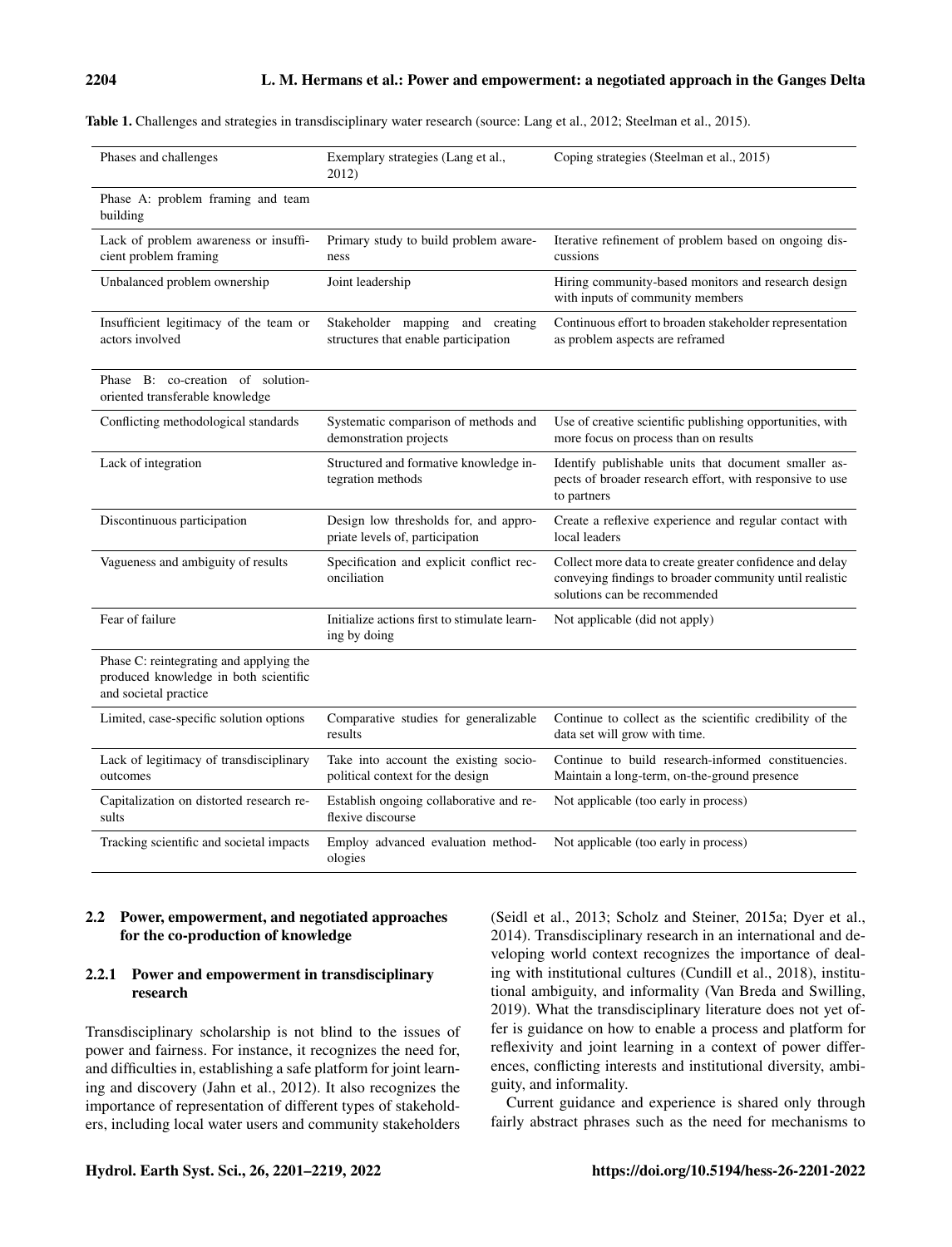support mutual learning and taking the necessary time (Raymond et al., 2010). However, in many cases, participation requires not just taking the effort and time to invite stakeholder representatives and raise their problem awareness but also requires empowering and capacitating different types of stakeholders to participate and collaborate effectively (Richards et al., 2004; Krueger et al., 2016, p. 380).

In a context of power differences and competing interests, transdisciplinarity requires two types of capacity building and empowerment. It is not just the capacity of all actors to participate in the knowledge and learning process on an equal footing but also the capacity to influence and act more effectively in processes of problem solving for water management. Since transdisciplinary water research seeks to combine scientific knowledge development with societal problem solving, those two types of empowerment are of equal importance. Truly engaging with this dual empowerment dimension is relatively novel (Massuel et al. 2018; Steelman et al., 2015, p. 596).

## 2.2.2 A negotiated approach to empowerment and transdisciplinary problem solving

The need to address power dimensions in stakeholder participation has been recognized by development practitioners (e.g. Bebbington et al., 2006; Sneddon and Fox, 2007; Barnaud et al., 2010). This has led to different approaches, including a negotiated approach, starting from the shortcomings of participation models, such as social learning or participatory decision-making, to deal with conflict (Leeuwis, 2000). Rather than approaching participation as collective decision-making or knowledge co-development, participation should be approached as negotiation. "If in practice participatory projects emerge as 'arenas of struggle', and if stakeholders tend to act strategically, rather than communicatively, then why not base methodological approaches on these assumptions?" (Leeuwis, 2000, p. 946). Including more explicit attention for strategic behaviour would also provide better outcomes of negotiation and participation process for disadvantaged groups (Edmunds and Wollenberg, 2001). Building on work in relevant fields such as consensus building (Susskind et al., 1999), network management (De Bruijn and Ten Heuvelhof, 2008), and negotiation analysis (Fisher et al., 2011), different tasks for an integrative negotiation process were thus identified (Leeuwis, 2000).

Parallel to, and interaction with, this academic development, civil society organizations had similar observations and experiences, reaching similar conclusions. Their experiences and the academic reflections transpired into practical guidelines for a negotiated approach (Koudstaal and Paranjpye, 2011; Both ENDS and Gomukh, 2005). The earlier participation and co-production activities, such as ensuring access to knowledge development for local platforms, continuous learning, and recognizing community knowledge, as well as rigorous and innovative science, still remain important pillars. However, the negotiated approach uses this as part of a larger aim, which is a transformation of governance, moving towards self-governance of local communities. For this, it follows the tasks proposed by Leeuwis and Van den Ban (2004) and the notion of principled negotiations as described and popularized by Fisher et al. (2011). In principled negotiations, parties focus on their underlying values and interests, rather than on positions regarding preconceived specific outcomes. This is somewhat similar to the difference in negotiations between "creating actions, designed to build a bigger pie, and claiming actions, designed to obtain a larger share of the pie so created" (Raiffa, 2002, p. 2).

The negotiated approach offers eight tasks as guidance, and, as can be seen from Table 2, these tasks connect well to the challenges identified for transdisciplinary research. This is especially visible for the transdisciplinary research challenges related to participation, joint ownership, and legitimacy of the process and its outcomes.

#### 3 Methodology and data

An open question is how to combine these empowerment processes with transdisciplinary knowledge co-production. We investigate this question, using the main phases for transdisciplinary research as described in Table 1, combined with the main tasks for a negotiated approach, as provided in Table 2. In the subsequent sections, we share our experiences with combining transdisciplinary research with the negotiated approach to address the challenges in groundwater management in peri-urban villages near Khulna, Bangladesh, and near Kolkata, India.

Over the period 2013 to 2019, an international team of researchers and civil society organizations developed and executed the Shifting Grounds project in Khulna, Bangladesh, and Kolkata, India. This project was financed by the Dutch Research Council under its Urbanizing Deltas of the World programme and had an explicit focus on transdisciplinarity, combing scientific research with sustainable development. In the project, team members from Bangladesh, India, and the Netherlands cooperated to enhance understanding and build capacity with local stakeholders to support sustainable groundwater management in peri-urban Kolkata and Khulna. Project partners in India consisted of SaciWATERs, a consortium for interdisciplinary water research with expertise in socioeconomics and peri-urban water governance, and The Researcher, a civil society research organization that supported the community and stakeholder engagement activities in Kolkata. In Bangladesh, the Institute of Water and Flood Management of Bangladesh University of Engineering and Technology (BUET) in Dhaka brought in specific groundwater research expertise, and the NGO Jagrata Juba Shangha (JJS) facilitated activities in Khulna. From the Netherlands, Both ENDS, an international sustainable development NGO, brought in long-standing experience with the negotiated ap-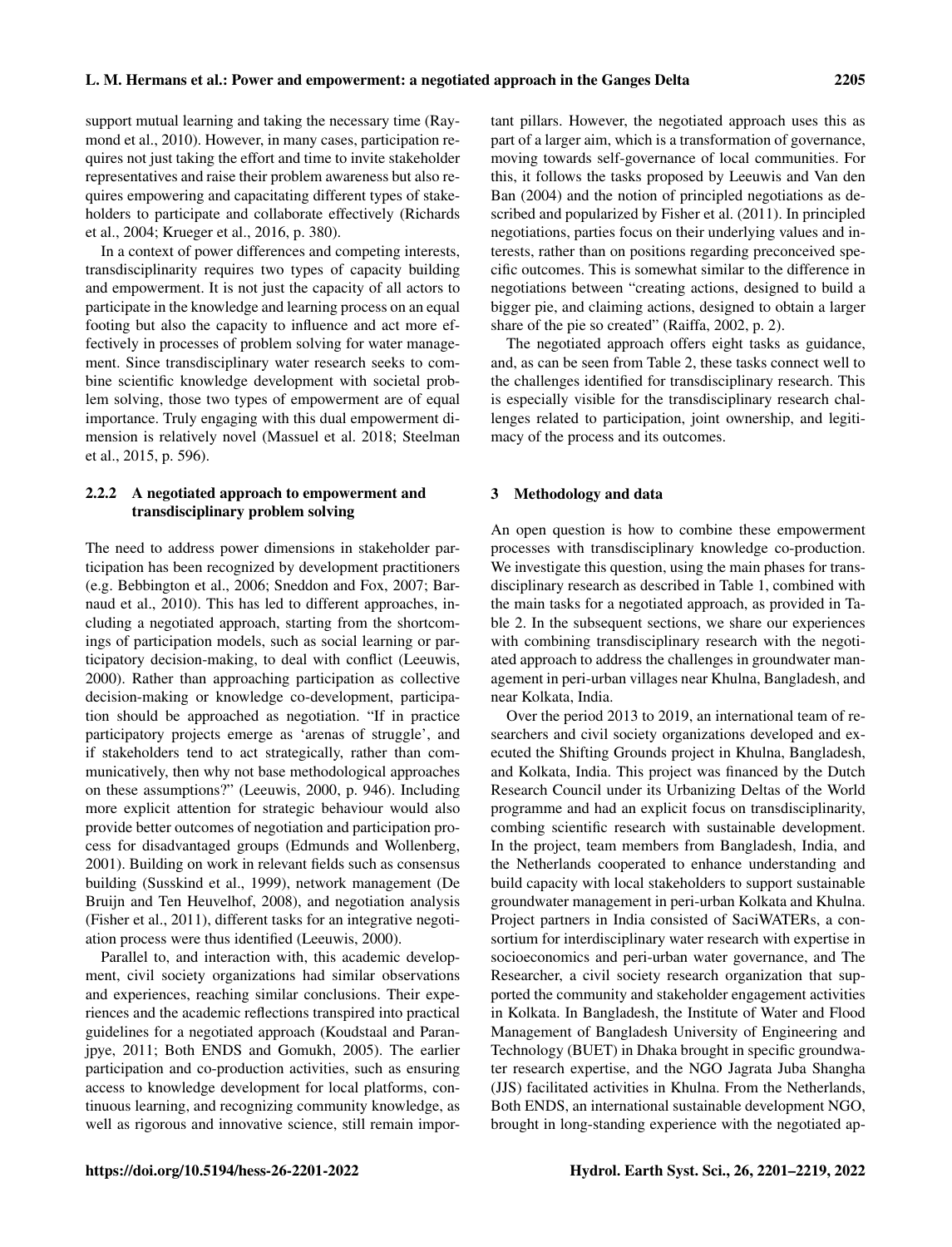| Negotiated approach tasks                                                        | Explanation of negotiated approach tasks                                                                                                                                                                                                                                | TDR challenges addressed by negoti-<br>ated approach task                                                                                            |
|----------------------------------------------------------------------------------|-------------------------------------------------------------------------------------------------------------------------------------------------------------------------------------------------------------------------------------------------------------------------|------------------------------------------------------------------------------------------------------------------------------------------------------|
| Task 1: preparing the process                                                    | Understanding the past initiatives and existing social arrange-<br>ments<br>Selecting committed participants that represent a balance of<br>power<br>Identifying the broad areas and boundaries of the intervention                                                     | Lack of problem awareness<br>Unbalanced problem ownership                                                                                            |
| Task 2: reaching agreement on<br>the process design                              | Understanding of the institutional context, its possibilities, and<br>limitations by all participants<br>Specifying the agenda and procedures, while allowing flexibil-<br>ity                                                                                          | Insufficient legitimacy of the team or<br>actors involved                                                                                            |
| Task 3: joint fact-finding and<br>analysis<br>(problem<br>situation<br>analysis) | Ensuring that the participants understand each other for clarity<br>on the backgrounds, aspirations, and interests of various stake-<br>holders<br>Collecting and understanding of objective information on the<br>natural system<br>Joint fact-finding might be needed | Lack of problem awareness<br>Unbalanced problem ownership<br>Insufficient legitimacy of the team or<br>actors involved<br>Discontinued participation |
| Task 4: solutions analysis                                                       | Establishing a prior agreement on the criteria which is separate<br>from the weight given to them by different stakeholders<br>Considering and discussing all the solutions that are identified<br>by the stakeholders                                                  | Discontinued participation<br>Limited solution options<br>Lack of legitimacy of TDR outcomes                                                         |
| Task 5: forging agreement                                                        | Focusing on commonalities and using an iterative process of<br>identifying, analysing, and selecting solutions<br>Positional bargaining by one or more parties might require ac-<br>tive mediation by an independent outside facilitator                                | Lack of legitimacy of TDR outcomes                                                                                                                   |
| Task 6: communication with<br>constituencies                                     | Allowing the stakeholder representatives ample time and docu-<br>mented information to maintain the communication with their<br>constituencies                                                                                                                          | Lack of legitimacy of TDR outcomes                                                                                                                   |
| Task 7: monitoring agreed ac-<br>tions                                           | Making a long-term commitment with the stakeholders for<br>monitoring the implementation of agreed actions and the im-<br>pacts of those actions                                                                                                                        | Tracking scientific and societal impacts                                                                                                             |
| Task 8: strengthening the ca-<br>pacity of participants                          | Extensive training of local communities to build the knowledge<br>and skills they need to become equal partners in negotiations,<br>both among themselves and with the other key stakeholders and<br>government officials                                               | Unbalanced problem ownership<br>Lack of legitimacy                                                                                                   |

Table 2. Activities for the negotiated approach (Koudstaal and Paranjpye, 2011) and how they could help address some known challenges in transdisciplinary research (TDR).

proach in water management, and the Faculty of Technology, Policy and Management of Delft University of Technology (TU Delft) contributed expertise in water policy and institutional analysis.

The description of our experiences in the next sections is based on a large body of documented meetings, workshop reports, project progress and evaluation reports, research publications and a 3 d team reflection and writing workshop at the end of the project, in 2018, in Khulna, Bangladesh. Many of the workshop reports and research publications can be accessed via the Shifting Grounds project website (SaciWA-TERs, TU Delft, BUET-IWFM, Both ENDS, JJS, The Researcher, 2019). A report of the final team writing workshop is available in Hermans et al. (2019). Furthermore, an overview of the activities related to capacity building for institutional analysis in this project is contained in the dissertation of Gomes (2019).

In the description of our experiences, we follow the main phases, tasks, and activities, as identified in Tables 1 and 2 above. In doing so, we pay specific attention to the interactions and interfaces between researchers, local communities, and state/government actors. The three main transdisciplinary research phases of problem framing, co-creating knowledge, and reintegrating knowledge help to structure our account, together with the eight negotiated approach tasks. However, it is important to note that activities often overlap, and that the process always features various iterations, going back and forth between phases and activities. It is less of a linear and more of an interactive process.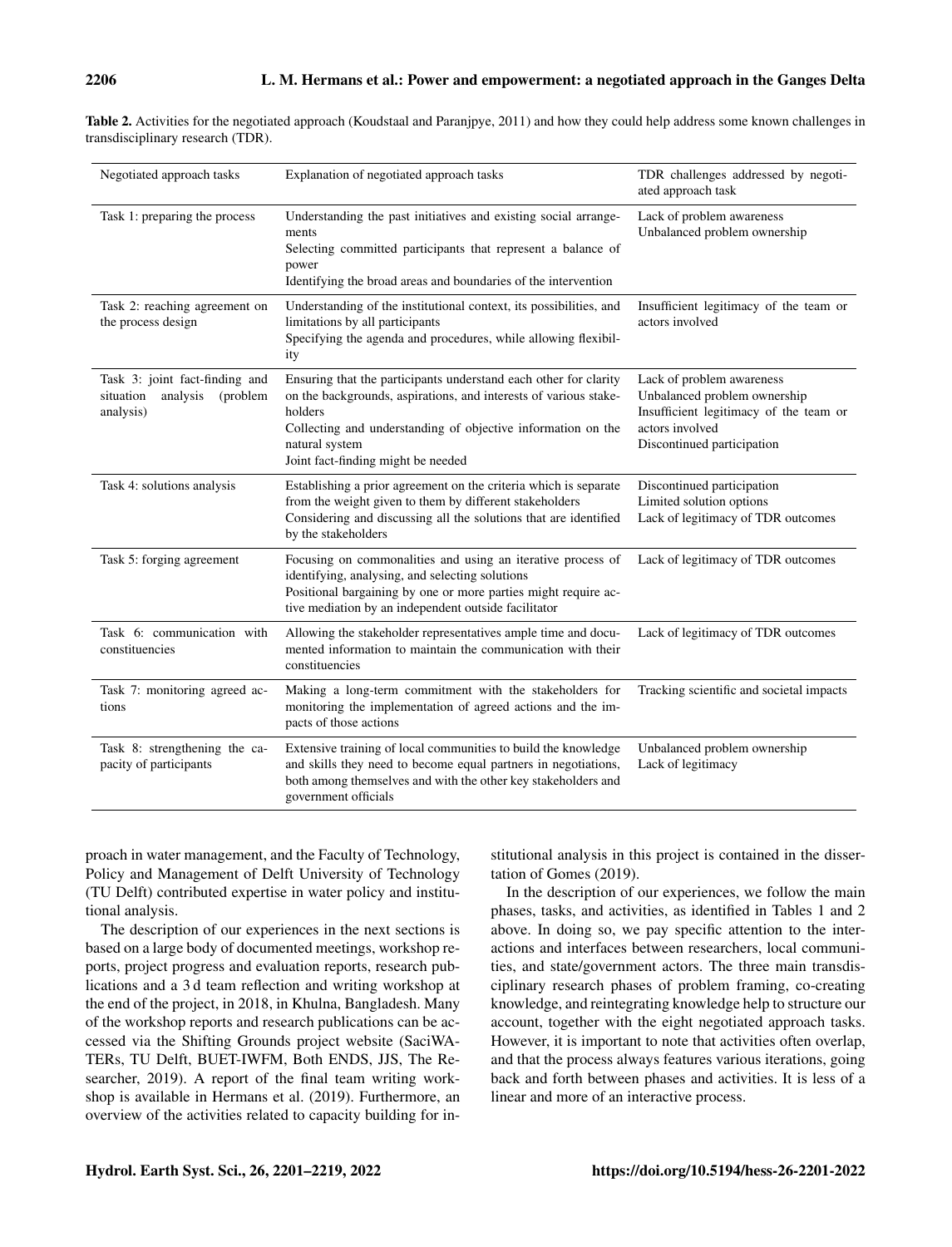#### 4 Case introduction: the Shifting Grounds project and its early project design and problem framing

The Shifting Grounds project was jointly formulated in 2013 through international workshops of researchers in collaboration with government stakeholders and local community representatives. The aim was to combine research, capacity building, and development activities to address peri-urban groundwater problems in cities in Bangladesh and India. Khulna and Kolkata were selected as project cities, as they are both located in the Ganges Delta, sharing some key hydrological and geophysical features but with different institutional contexts. The international project team sought a conscious mix between a research-initiated process and a community-initiated process to enable a balanced effort of co-creation of both scientific knowledge and practical solutions.

The project started with the ambition to combine transdisciplinary research and the negotiated approach, given the expected differences in groundwater access, dependence, and power within peri-urban communities. The consortium benefited from earlier research cooperation on peri-urban water security between partners in India and Bangladesh and from the extensive experiences of civil society partner Both ENDS with the negotiated approach. The initial project design targeted peri-urban villages near each of the two cities. Site selection criteria included scientific suitability and the willingness and (basic) abilities of village stakeholders to engage with the project. For the latter, we looked at the existence of a nucleus for self-organization, such as the presence of an active community-based organization or local village committee that had also identified groundwater-related problems as an important issue for village development. The latter was used to ensure a workable fit with the initial problem framed around groundwater issues, which had been decided early on by the core project team members as a key research gap for peri-urban water security in the region.

The project was designed around three distinct research activities, along with community empowerment. There were two doctoral researchers and one postdoctoral researcher engaged. The first two were there to study physical groundwater systems and local institutions, respectively, and the third was there to study socioeconomic and livelihoods dynamics. Community empowerment focused on capacity building within the peri-urban communities and on strengthening links of community actors with government processes and state actors. The community empowerment was led by civil society partners in the project consortium and was referred to as the negotiated approach process; the research process was led by the research organizations. Both functioned together as one team, with joint problem formulation and frequent project team meetings. Key policy-makers and local experts were represented in a project advisory group.

This team constellation was purposefully designed to allow civil society organizations to use their experience and expertise in facilitating (sensitive) processes within the community, while enabling researchers to bring in their research expertise and knowledge. The frequent meetings within the project team helped provide shared understanding on problem framing and process design, as well as a space where different team members could benefit from one another's strengths, expertise, and positions within local and national networks. This also sometimes brought up tensions, dilemmas, and power differences within the project team. Through clear arrangements and agreed responsibilities, combined with frequent meetings, we have tried to navigate those issues.

#### 5 Experiences in Kolkata, India

#### 5.1 Transdisciplinary research phase A: problem framing and team building

# 5.1.1 Negotiated approach task 1 (preparing the process) and task 2 (reaching agreement on process design)

#### The research–government interface

For the activities in Kolkata, the project worked with two distinct systems in place for decision-making processes in the state of West Bengal, namely the administrative and political systems. The administrative government system was run from the state level, via districts, to provide important services to the communities. This administrative system had a hierarchical structure, with an important role for the district magistrate that operated from Kolkata and the block development officer at the local level.

In the preparation phase of the project, connections with this administrative system were established via contacts with the formal decision-makers and state-level water agencies. Representatives of some of these agencies were invited as members of the project advisory committee. To gain access to these state representatives, the personal network of one of the Indian researchers proved to be essential. The research components in the Shifting Grounds project were highlighted, whereby the groundwater research and hydrogeological modelling in particular had the interest of the government actors. The physical science, a cross-country study in Bangladesh and India on groundwater, turned out to be the main selling point in initiating the contacts with the formal government representatives. At the start of the project implementation, this support from different state government officials also made it possible to obtain support from the magistrate in charge of the district in which the project village was located. Given the relatively hierarchical, formal institutional setting and large power distance between district and state-level officials and local-level stakeholders, this support was essential to undertake activities with government officials and stakeholders at the local block and village levels.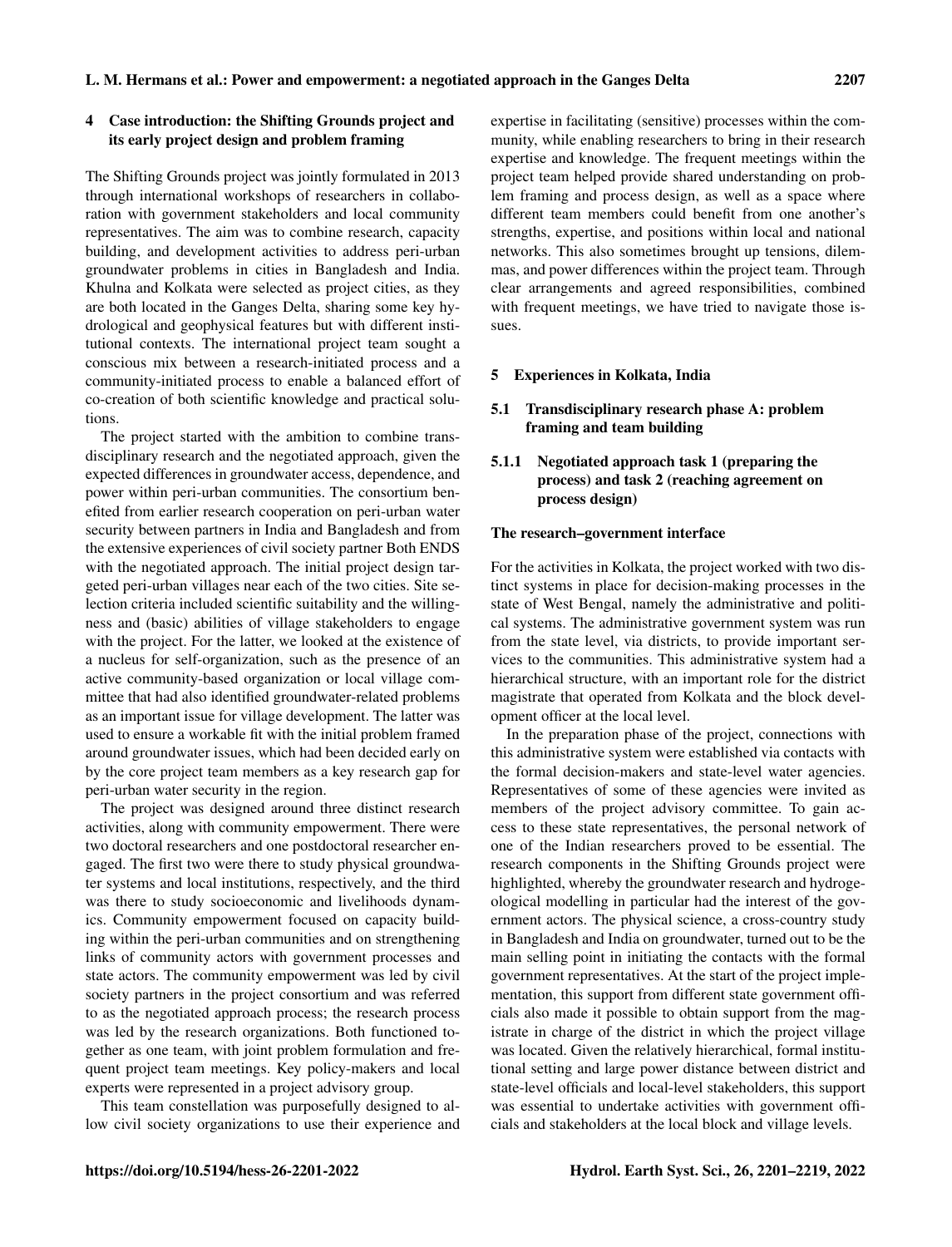This created a supportive atmosphere, including state-level experts in the project advisory group, but the longer-term ownership at the district and state levels for the Shifting Grounds project remained limited. Although the groundwater problems in the peri-urban areas were acknowledged as important issues, the project itself was too focused on one specific local area, with relatively limited resources, to spark a more intensive involvement from the higher levels of administration.

#### The research–community interface

In parallel to the administrative system, there is a political system with elected representatives at various levels. At the community level, local self-governing bodies are the village councils, Panchayats, which are the lowest elected official bodies in rural areas in India. Gram Panchayats consist of a number of village councils.

In the beginning, the project team had visited various periurban villages to select a suitable project site. In this selection process, we looked for visible signs of groundwater management problems, for willingness of local stakeholders to work with researchers to address these issues, and for the presence of a certain nucleus of self-organization as sign of a certain level of competence within the village community that our project could build on. The peri-urban village that was eventually selected for this project was located alongside a canal of historic importance, southeast of Kolkata. It is part of the East Kolkata Wetlands, which is a Ramsar site. Recent developments included a growth in aquaculture, profitable with rising demand for fish in Kolkata and its suburbs, and an increased reliance on groundwater for aquaculture and rice paddy fields.

The project team benefited from the existence of a receptive village leadership. Certain members of the local Panchayat shared their knowledge and support and actively participated in project activities from early on. Support from informal local community groups was present through a local youth club and various smaller women's self-help groups, who were mobilized with the help of a local Panchayat member. An initial informal community meeting was facilitated through the involvement of a youth club, which was asked to bring people from different occupational groups to ensure diversity in participation.

Access to safe drinking water was a critical issue, identified at the first stages of engagement with the village community in 2015. The existence of a private water-bottling plant inside the village was a controversial issue. The bottling plant was set up on purchased village land and had a borehole well installed as the source of bottled water supply. Given these investments and operations, the owner of the bottling plant was a powerful local figure. In the first project community meetings, we noticed two distinct interest groups that were divided into a pro- and anti-bottling plant lobby. One group supported the activities at the bottling plant, sometimes because they would benefit from those as water vendors or workers, while another group considered it an illegitimate appropriation of local groundwater resources in the village.

The local water bottling plant proved to be a very sensitive issue, closely linked to the village power structures and politics. Even before any choices on problem framing were made, the ability to continue within the community was threatened by the sensitivities over the bottling plant. Therefore, as more information on village problems emerged, the project continued with a more specific focus on what was not the most contentious, but rather the most crucial, issue shared by groups across the village, which is access to safe drinking water that is free from arsenic risks. This choice was informed by village concerns, combined with, and later on confirmed by, groundwater research information. In later stages, providing visible contributions to help the villagers cope with the arsenic problems helped us to build confidence with them and their social and political leaders.

Gradually, the project team realized that the village was very much divided along political lines, which is a common feature of rural society in the state of West Bengal. The water bottling plant was one issue of contention, but it was not the only one. This put us in a difficult position. Already from the start we realized the importance of remaining neutral as a project team and avoiding reliance on current political leaders, who might represent one political faction only. At the same time, the village leadership and the officially elected local bodies could not be by-passed in order not to compromise the participation process and the safety of its participants. As a result, politics and associated legitimacy questions affected the further stages of the project.

#### Experiences within the Shifting Grounds project team

The researchers of SaciWATERs (Hyderabad, India) and TU Delft (the Netherlands) had easier access to the state- and district-level government officials than the local project organization, The Researcher, in Kolkata. SaciWATERs and TU Delft were recognized as research institutes of (inter)national importance, which enabled them to access the experts and officials at these levels. The local partner in Kolkata, The Researcher, cultivated a good rapport with the local community representatives. At the same time, across the project team, there was a steep early learning curve on the mechanisms and particularities of the negotiated approach. Even if some guidelines were available, these were fairly generic, and their application in the specific setting in West Bengal brought its own challenges and questions. During the first two larger project workshops in Kolkata, the presence of Vijay Paranjpye, one of the original developers of the negotiated approach for water management in India, proved essential for supporting the team in the process design for stakeholder empowerment.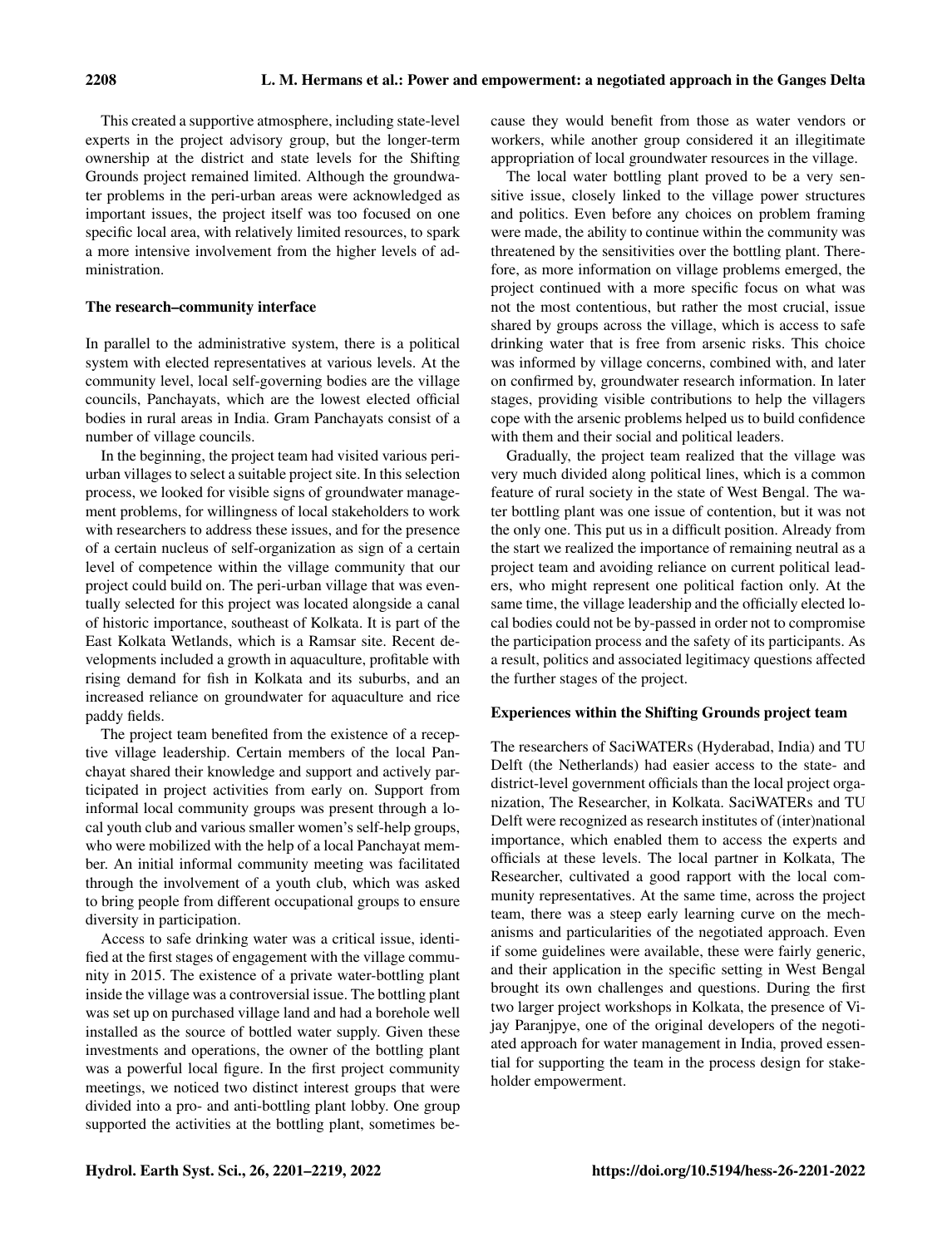#### 5.2 Transdisciplinary research phase B: co-creation of solution-oriented knowledge

#### 5.2.1 Negotiated approach task 3: joint fact-finding and situation analysis

#### Groundwater research and access to official data

The groundwater modelling, a key research component, struggled with the acquisition of regional-level data for the Kolkata site, despite good contacts with key government officials in the State Water Investigation Directorate. The groundwater researcher had to work with a very limited set of regional-level data, combined with some local measurements from a field visit. This constrained the modelling and in-depth, site-specific knowledge on the local groundwater situation. Nevertheless, the groundwater knowledge that was available suggested that simply demanding more tube wells for local users might not be advisable, as it would lower the water table of the village.

The presence of arsenic has been a known issue in the Gangetic Delta regions in India and Bangladesh since the 1980s and 1990s. For India, estimates were that about 6.5 million people were affected by severe health risks due to using groundwater from affected aquifers for human consumption (Hasan, 2016). A review of the groundwater data that were available supported the focus on arsenic mapping and awareness thereof as being likely risks also for this village. The water quality data that were obtained for the groundwater research indicated the presence of arsenic, which was validated by the block development officer, Gram Panchayat, and public health department engineer.

#### Institutional research on formal regulations and water rights

Formal institutions provide a key leverage point for sustaining future interventions and improvement in water management. For these national- and state-level policies, acts, and ordinances, an institutions brief was prepared by the institutions researcher to support the negotiated approach process. The brief was presented to the community in their own language, Bengali, and printed as a brochure with many pictures and illustrations that made it attractive and helpful to understand (also for the illiterate community members). This was useful as a way of imparting knowledge to the community about people's rights to water and the official government acts and departments regulating water in the state. The community had never heard of such rights to water or water governing acts. Not all of this knowledge could be translated immediately into action, but the knowledge remained an element of awareness and empowerment on community water rights. Being aware of their rights and the official legal acts and ordinances that are recognized by government bureaucrats and administrators helps communities become more accepted as partners for dialogue.

#### Socioeconomic research: synchronizing longer-term research with short-term community needs

The initial idea was that household survey results would be used to prepare an integrated groundwater security index, which could be shared with the community to help prioritize issues to be tackled in the negotiated approach. An early survey would also have helped to provide a better picture of socioeconomic heterogeneity and structures. However, a survey could not be started without initial community engagement and support. As this was initiated, the first community meetings already helped to prioritize local issues and suggested that some of the issues represented in the scientific groundwater security index might not be relevant locally. Based on this, more questions towards water quality and water distribution were included and wastewater irrigation was added – something that was not there in the standard set-up for the index survey.

Peri-urban spaces are zones of transition and great socioeconomic heterogeneity (Allen, 2003; Singh and Narain, 2020), where the socioeconomic dynamics change very rapidly with regard to status and income. In more remote rural areas, it is easier to understand the status of the people as it is more stable. Conducting the household survey gave the project team a better overview of the problems in the village, especially regarding the differential access to water. The socioeconomic status and dynamics became clear only during the survey, when we visited the households more intensely for several months. The survey also gave us the idea that there was a sizable section of population using groundwater for irrigation. This was not raised in the first community meetings, where the village community had predominantly raised its drinking water problems.

The household survey results were eventually only available well into the third year of the project. At this time, the negotiated approach team had already started working on the particular issue of drinking water and arsenic. Still, the socioeconomic research did reinforce earlier choices in the process. We came to know that there were over 900 families in the village with only 10 available potable water sources. This reinforced the focus on drinking water.

#### Discontinuous participation due to village politics and power shifts

In the spring of 2016, state assembly elections were held, resulting in political schisms reaching new heights between rival groups. The deep political divides meant that some community members, who had earlier been in leadership positions and had been very supportive of our activities in the initial project stages, could no longer play a role in supporting the negotiated approach process. These political dynam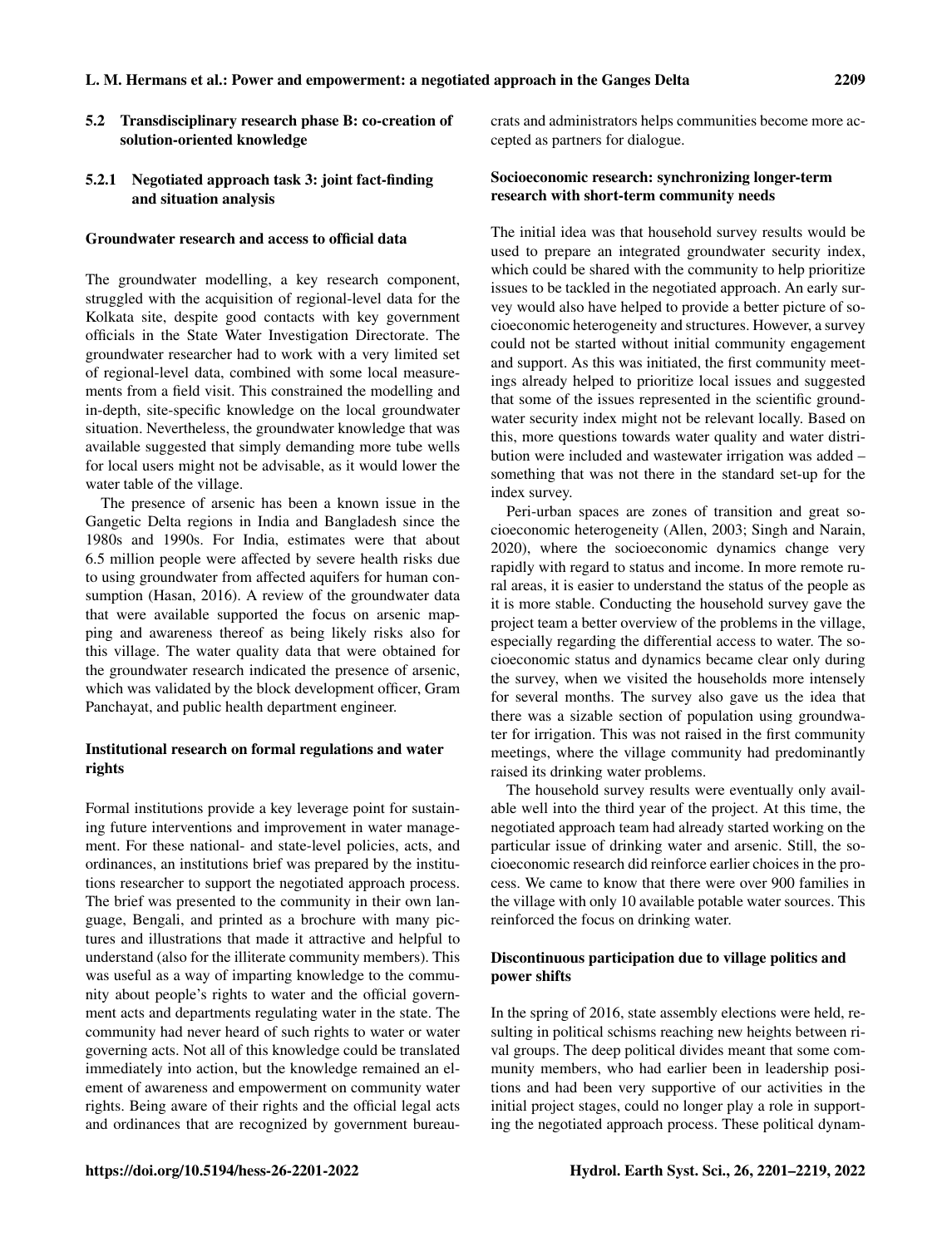ics meant that the project team had to make continued efforts by bringing the various lose threads together, roping in new persons, and assuaging the conflicting interests to the greatest extent possible. After two of the three initial village champions left the stage due to the rising political tensions, we built rapport with the new leadership of the youth club. One reelected Panchayat member, who had previously shown support, provided a stable factor and enabled us to connect with the community in the subsequent phases of the process and to maintain contacts with the women's self-help groups. We attended several meetings of these self-help groups, urging the participating women to also attend our informal project community meetings. These efforts ensured a good participation of women in the subsequent meetings.

# 5.3 Transdisciplinary research phase C: reintegrating and applying produced knowledge in science and social practice

## 5.3.1 Negotiated approach task 4 (solutions analysis) and task 5 (forging agreement)

In a project mid-term review meeting in September 2016, community representatives signalled impatience and dissatisfaction with project progress. Their feeling was that, until then, few direct benefits to the community were visible, endangering their willingness to continue the engagement. They requested the project team to do something concrete in the short-term to gain confidence of the community and continue the process further. From a pure scientific research perspective, this was difficult to respond to. The research activities were nowhere near the finalization and actionable results stage. Also, the three project researchers had, by then, differentiated between project sites to focus on in their research, based on access to data, progress in the research and capacity building, and power dynamics. Moreover, two researchers were focusing relatively more on Khulna and one researcher was focusing relatively more on Kolkata.

As part of a reciprocal transdisciplinary process, the international project team promised to make an effort to mobilize additional resources to address the pressing issue of arsenic contamination of water sources. This was started in the months after the mid-term meeting and brought in new experts, doctors, and equipment to enable actions focused on the arsenic contamination of local domestic water sources. A local arsenic awareness and mapping campaign was started with arsenic testing of various local water sources and a village health camp. For this, national and local experts were engaged, including a local medical college and water laboratory. This helped us to obtain more detailed information on the local prevalence of arsenic in various water sources, and through the local health camps and workshops, villagers could be checked for symptoms and receive medical advice, as well as education, about locally developed arsenic removal filters.

# 5.3.2 Negotiated approach task 6 (communication with constituencies) and task 7 (monitoring and continued involvement)

Tackling the arsenic drinking water quality issue in the village was only possible with the consent of the Panchayat officials. After the earlier friction, the Panchayat officials eventually recognized the importance of our activities, as they invited us to the local book fair, organized by three Gram Panchayats in early 2017, to make an audio-visual presentation on the water security issue before a larger audience of several hundred people.

As drinking water had been the most crucial issue across the political divide, people belonging to both political sides were involved in the arsenic testing and education process in a more indirect and informal way. During the testing of water samples and the door-to-door campaign on water quality, political allegiance played no role, and people from the opposition camp were also involved. In the formal process, in village meetings and workshops, these people from the political opposition camp were not always involved. When present in less formal community meetings, they were not so vocal due to the fear of being identified.

In the second part of the process, we organized an arsenic health camp and an arsenic awareness workshop involving local health workers where arsenic-affected tube wells were marked on maps of all the villages under the Panchayat, as part of an effort to address the specific concerns regarding arsenic contamination of domestic water supply. In addition to the direct practical health benefits, these maps, and the knowledge gained through these health camps and workshops, enabled the villagers to better discuss their needs and concerns with government representatives and Panchayat bodies.

Monitoring the effects of project interventions and proposed solutions after the project time span was not possible due to the lack of resources for the project team members to visit the village after the finalization of the project. Although unsatisfactory, this had been anticipated in the project design, whereby we tried to be clear to all stakeholders, and careful ourselves, about our exit from the village after project closure. Part of this exit strategy, for instance, was to steer away from the most controversial issues around the local drinking water bottling plant in order to not stir up more conflict than we were capable of handling within the time and resources of our project.

# 5.3.3 Negotiated approach task 8: strengthening capacity to become and remain equal partners in negotiations

A key dimension in the equal partnerships emphasized in the negotiated approach is gender equality. In the informal meetings and the larger, more formal community workshops, women were no less vocal than men. One of the key persons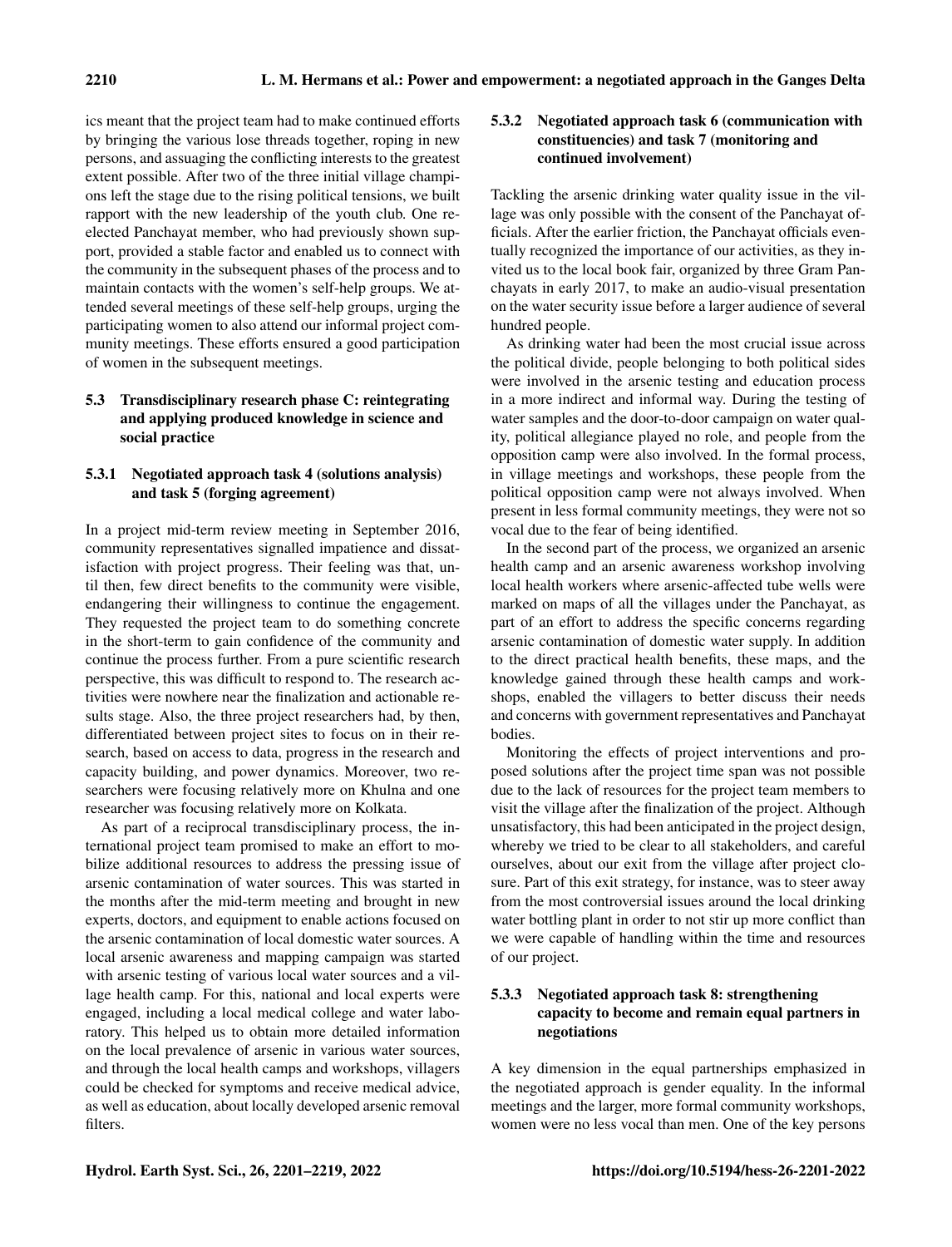to mobilize the community for us was a local female Panchayat member. That she was female probably helped the other women in the community to join our programme in good numbers and to speak out. However, if this woman in our project village had not been re-elected again in the Panchayat elections that were held later in the project period in May 2018, then our effort to involve the women might have been thwarted. This shows that this effect, although visible, also is fragile.

The Government of India is giving much importance to the Panchayats and allocates several hundred crores of rupees for water supply. Among the formal institutions supposed to be in place at this level is the Village Water and Sanitation Committee (VWSC), who look after the water and sanitation problems of a Gram Panchayat area and are formally chaired by the Panchayat pradhan. However, in the Panchayat of our project village, the committee mostly remained on paper. So, our aim was to make it function, as the sustainability of the negotiated approach process was dependent on the functioning of this village committee that works for the whole Gram Panchayat that consists of seven villages. The Panchayat pradhan (chairperson) gave us permission, and during the final project workshop, members of the committee participated in, and pledged to use, the written project reports with the arsenic testing results to improve the situation. At the time of writing, it remained to be seen whether this committee would remain truly active.

#### 6 Experiences in Khulna, Bangladesh

#### 6.1 Transdisciplinary research phase A: problem framing and team building

#### 6.1.1 Negotiated approach task 1: preparing the process

The village for project activities in Khulna was selected based on pre-scoping visits in the first project phase, where different potential villages as project sites were reviewed, similar to the process done for Kolkata. The project activities were then initiated with a community workshop in October 2015. Following this workshop, several smaller group meetings were held in the village to further establish dialogue. Through a series of village-level meetings and workshops, people learned about the project and its negotiated approach, while the project team learned more about the village, its stakeholder groups, and social dynamics.

Land use change is a common feature of peri-urban environments. This is accompanied by a rise in the price of land and efforts to ensure occupational diversification (Narain, 2009; Narain and Nischal, 2007). This dynamic was also visible in the project village. Traditional fish farming and agriculture were on the decline. Some people were selling their agricultural land to land developers and others to migrants.

During the first visits, it was observed that the village road acted as a rough division between the groups of migrants and permanent residents. The permanent residents were located mostly on the right side of the road, and appeared to be more homogenous, with fewer rivalling groups within them. The part of the village on the left side of the road had more migrants, who were not as well organized. This made it easier to start the community engagement process mainly at the right side of the road. This, of course, had implications for village representation in the remainder of the project. Although this was known to be far from ideal, the project timeline and resources did not allow for complete community mobilization and organization, given that activation and organization of the migrant households would have taken significant additional efforts and resources. Realizing these limitations, at later meetings, residents, including migrants, from both sides of the village were included, such as in the gaming workshops (see below Sect. 6.3).

#### 6.1.2 Negotiated approach task 2: reaching agreement on process design

In the course of the first year of engagement, farmer and fisher groups were formed to represent the community in the project's negotiated approach process. The traditional livelihoods of these groups in the community were under pressure, among other reasons, as a result of increased selling of land to land developers and migrants.

These village negotiation groups were supported in a participatory problem analysis, for which the main steps had been outlined in a local Bengali guide for the negotiated approach. This guide had been developed by the local partner non-governmental organization (NGO) Jagrata Juba Sangha (JJS), after the support received from international negotiated approach experts from the Netherlands and India (see Sect. 5). The local project partner JJS also facilitated the implementation of these steps with the community to prepare them for a purposeful dialogue with other stakeholders, including government officials.

Contact with government officials had been initiated early on in the project. Although government resources seemed constrained, the rapport with government officials based in Khulna city, including the Khulna Development Authority and district agencies, was good, and no real problems were foreseen for later stages. The good relations with these government officials in Khulna benefited from the existing relations of local partner, JJS, based in Khulna, and the nationwide reputation of the research partner, the Bangladesh University of Engineering and Technology (BUET), in Dhaka.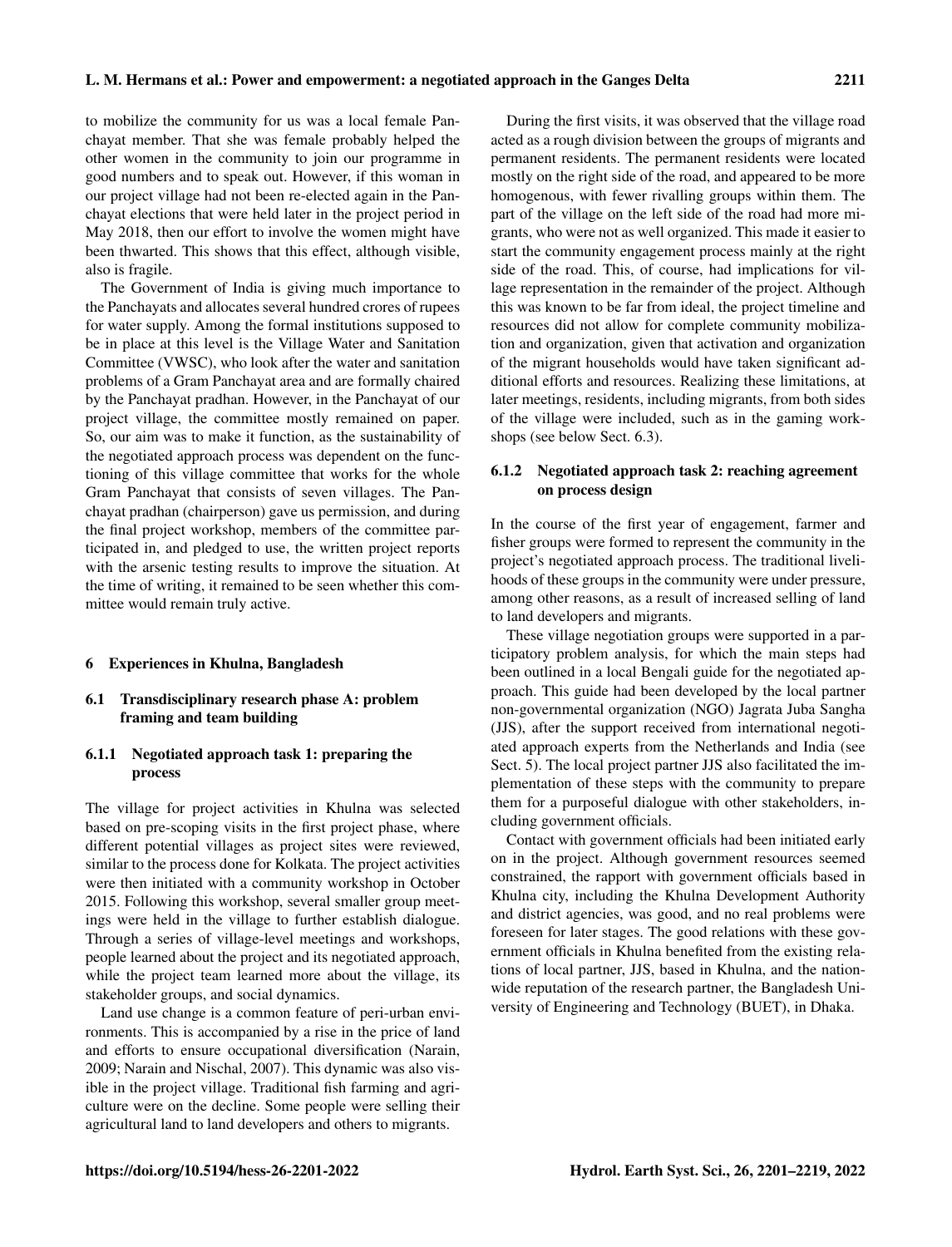- 6.2 Transdisciplinary research phase B: co-creation of solution oriented knowledge
- 6.2.1 Negotiated approach task 3 (joint fact-finding and situation analysis) and task 4 (solution analysis)

## Community-level activities

The village negotiation group conducted a problem analysis. This problem analysis used the results of the survey conducted in the village, and it included a social map with water sources and water uses in the villages, a stakeholder mapping, and an identification of several water-related problems. The following three priority problems were identified:

- i. accessible safe drinking water,
- ii. canal encroachment and water logging, and
- iii. waste dumping by the city corporation.

These priority problems followed community needs and priorities and thus were not all directly related to groundwater. Nevertheless, all three issues were incorporated in the project, even if the research interface for some of these problems was weak or absent. This was part of the implicit process agreement between project team and local community stakeholders. For these three priority issues, researchers contributed their expertise, and the local team helped the villagers to develop a small-scale management plan to address them.

Although migrants were not represented in the smaller village negotiation group, they were part of the research activities and were invited to some of the workshops. This suggested that the drinking water problem was also acutely felt by this section of the community. The group of migrants included both relatively wealthy and relatively poor households. Most migrants in the vulnerable category used one of the three shared tube wells in the village, and they (and other poor households) needed over 1 h to collect water. This was especially a problem for the women, who were responsible for water collection.

## Research contributions to situation and solution analysis

The groundwater researcher made several field visits to the village for primary data collection. During these field visits, awareness on groundwater issues was raised through discussions with village community members. When first results were available, information on groundwater quality and overpumping was fed into the village's negotiated approach process, among others, via a lecture by the researcher on groundwater scenarios to the village water group. Furthermore, researchers assisted with a Bengali translation of key groundwater terminology.

Community-based groundwater monitoring was considered during the project mid-term deliberations as a way to combine village capacity development with groundwater research data collection. Eventually, this was not initiated, mostly due to project timelines and research priorities – in which a doctoral study was a key element, for which data collection results would come too late – and resource constraints.

Research findings from the developed groundwater models indicated that local groundwater abstractions might not have a very large effect on local groundwater availability, which seemed more influenced by regional-level forces tied to the river (Hasan et al., 2019). This provided a confirmation of the participatory management plans, reducing the need to focus on local water demand management issues for the short term.

The development of a community-based participatory approach for institutional analysis was a core objective for the institutional research component. This approach was developed with the Kolkata and Khulna sites in mind. The steps in the approach were mostly explored and applied with the Khulna village community for the prioritized drinking water issue. During the earlier stages in the project, an institutions brief on water supply and groundwater management was prepared, translated, and discussed with participants in the village. The brief outlined the different organizations, rights, and responsibilities for water resource management in Bangladesh. It also contained an infographic about the process for tube well applications in peri-urban areas. This was accompanied by a debriefing workshop with the village negotiation group, other community members, and some government officials, where they reflected on these institutional structures. This supported the village group in its awareness of the situation, and the stakeholder mapping for the solutions planning. At the same time, the institutional research used local reports of the negotiated approach meetings as a source of data on the perceptions of the community's problem.

Together, the groundwater and institutional research efforts helped to deepen the knowledge of villagers about the groundwater management situation in such a way that they were able to talk about this to the authorities. Their increased knowledge, and their ability to use officially recognized terminology, empowered villagers in their communication with the government officials.

# 6.3 Transdisciplinary research phase C: reintegrating and applying produced knowledge in science and social practice

# 6.3.1 Negotiated approach task 5 (forging agreement) and task 6 (communication with constituencies)

For the direct engagement with the government officials, the members of the village negotiation group were trained by the local NGO (JJS) and at a local university in Khulna on advocacy and strategy development.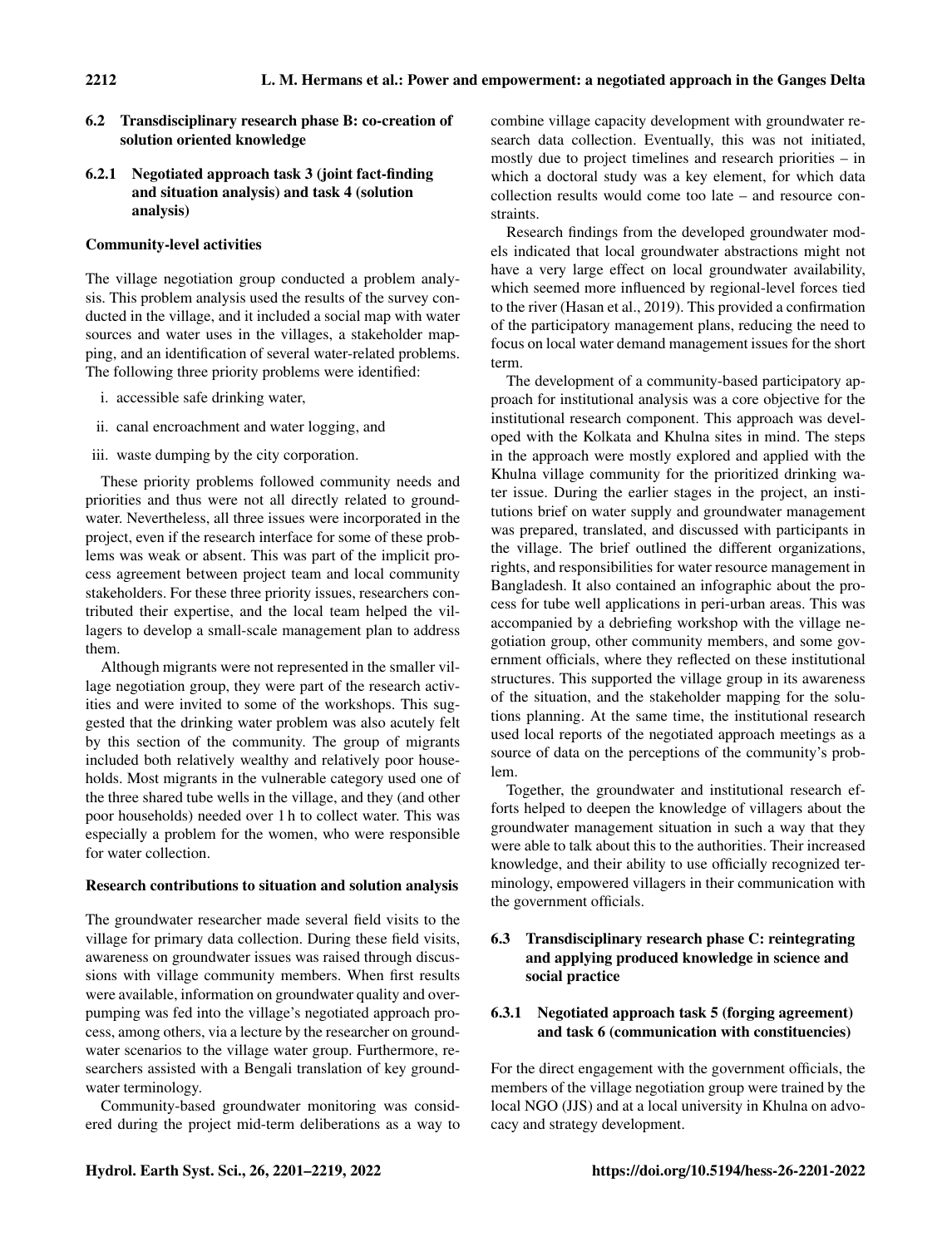The community negotiation group shared their waterrelated problems with the identified authorities and agencies during a workshop meeting. This workshop enabled the community negotiation group to continue discussions with the individual water-related authorities after the meeting. During these individual follow-up meetings, there was more time and opportunity to discuss the specific problems, and the authorities shared their plans and initiatives for overcoming those problems. Through these follow-up meetings, all three priority problems were taken up by various government authorities. The public health agency in charge of rural water supply committed to test drillings for a functioning deep tube well for drinking water in the village, in recognition of the declining water tables and the need for sufficient safe public drinking water supply points. The Khulna City Corporation cleaned the waste dump near the village and selected two new sites for landfilling elsewhere. The local-level government administration (called Upazila) took the initiative to remove canal barriers. Linkages with the Bangladesh Water Development Board and an ongoing internationally funded water management project resulted in an effort to further clean up the drainage canal.

The issue of canal encroachment and water logging was caused by clogged drainage canal structures but was exacerbated by local fish farming practices. Although fish farming was decreasing, a few powerful local elites did engage in fish cultivation. Branches of the drainage canal were captured for fish cultivation. However, the bamboo fences and temporary dykes for fish cultivation reduced the water flow and exacerbated problems with drainage during heavy rains and water logging. The fish cultivators earned a lot of money and shared the benefits with powerful local individuals. This made it difficult for the local open-water fishers and smaller farmers to deal with them. The village negotiation group first tried to involve these powerful canal encroachers in the project meetings, but they were not interested, as they thought they would lose their livelihood. After these initial efforts, the focus was put on capacity strengthening of the more marginalized groups to help them to negotiate and improve their knowledge. Illegal activities, especially canal encroachment, were condemned by the government officials at the meeting and in later press coverage.

## 6.3.2 Applying produced knowledge on drinking water management and institutions

The institutional research followed a sequenced design for a participatory analysis process, aligned with the negotiated approach activities in the Khulna village (Gomes et al., 2018a). In the final stage, this resulted in two gaming simulation workshops, where the analytical results were shared and discussed with participants in a structured role-play format. An important reason to opt for this format, rather than a formal report or presentation, was the low level of literacy in the peri-urban village community. In addition, gaming simulations are known to be an effective means of communication if they are well designed and facilitated. One workshop was held with the village community, and a second workshop was held with government representatives from different agencies involved in drinking water and/or groundwater management in Khulna. The purpose of these workshops was for participants to explore strategies to address drinking-water-related problems in peri-urban Khulna. The workshops provided a platform for research uptake where the results of the institutional analysis were shared with local stakeholders in the form of a role-play game. The workshops were valued by the community participants, with suggestions for future uses to engage more groups (Gomes et al., 2018b; Gomes, 2019).

## 6.3.3 Negotiated approach task 7: monitoring agreed actions and sustaining societal impacts

At the end of the project period, peri-urban water issues were being discussed at different levels of government, at universities, and in the local media. A gaming simulation seminar and workshop were organized at the local university and more conventional workshops and meetings. A link between community and government stakeholders had been developed. A peri-urban water forum was established with representatives of several communities, beyond the project village community only, related government authorities, and civil society. This forum connected the Shifting Grounds project with similar projects and activities in other peri-urban villages around Khulna city. In this way, the peri-urban water forum could become sustainable.

A small spin-off project after the ending of Shifting Grounds continued work with the approach for participatory institutional analysis, whereby local professionals were trained to develop gaming workshops for other water-related issues, with support from JJS and Delft-based researchers. Although this enabled a bit more monitoring after the project ended, longer-term monitoring in Khulna suffered from similar limitations as in Kolkata (see above).

#### 6.3.4 Negotiated approach task 8: strengthening capacity of participants to become equal partners in negotiations

Community empowerment for water management in Bangladesh carries a specific gender challenge. As women were most affected by drinking water problems, they were interested in participating. During initial field visits it was observed that, although women had a voice in village matters, the last word was always with the men. In the community negotiation group that spoke with the government officials, three of the six members were women. In the first workshop, only the men spoke, and when we asked women to speak, the men did not allow them to do so. Towards the end of the project, the women had no problem with speaking during workshops and meetings. They actively participated in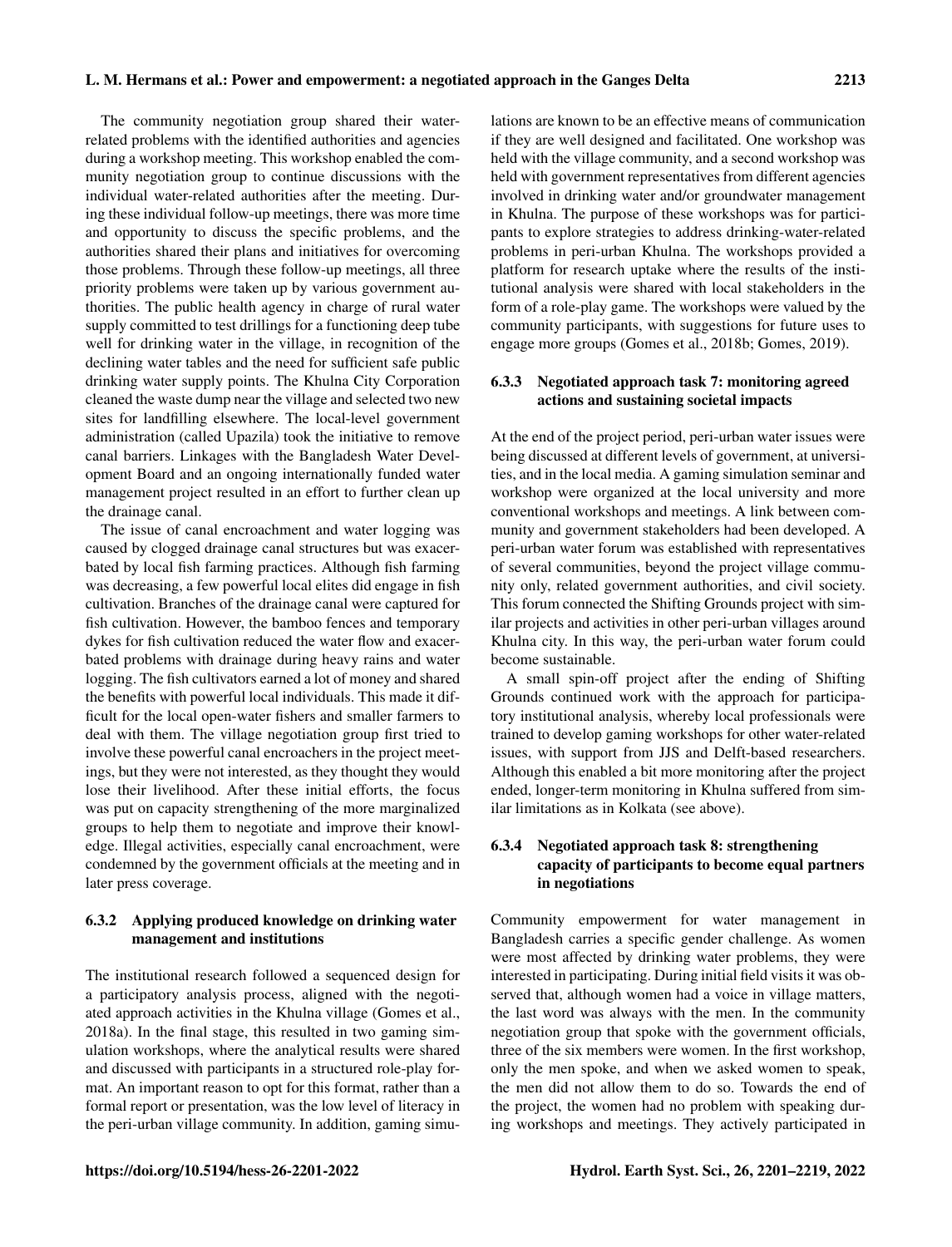the negotiation role-play game, and during the final project workshop, the women eventually discussed issues directly with senior government officials.

The success on empowerment, fairness, and legitimacy was mixed in the project. Although efforts were made, both powerful and powerless groups were eventually excluded from some of the most intensive part of stakeholder participation activities in the village. For the group of migrants, with its large heterogeneity, this was mostly dictated by limited timelines and resources. For some of the powerful local elites engaged in fish cultivation, their exclusion seemed a willing choice, as they possibly saw the process as a potential threat to their business activities. Within the group that was represented, the role of women seemed to grow over time.

## 7 Discussion of the Shifting Grounds project experiences with transdisciplinarity and empowerment

The project experiences described for the research and negotiated approach activities in peri-urban villages near Kolkata and Khulna partly confirm the challenges known for transdisciplinary research trajectories. Project designs had to be continuously adapted and changed and, in some ways, had been over-ambitious. Project activities had to be tweaked to the site-specific conditions and constraints, and as a result, the activities across countries were not uniform, neither for the stakeholder empowerment nor for the research components. The resulting process was very intensive and timeconsuming, for all parties involved – much more than for comparable projects aimed either primarily at research or primarily at direct local water management interventions. Nevertheless, there also seem to have been synergies and added values. The societal process with community and government stakeholders shaped research activities and results, and in turn, these research activities and results influenced the societal dialogue within communities and between communities and government officials.

In addition to the confirmation of these prior experiences, the Shifting Grounds experiences also surfaced new challenges and responses not previously emphasized in reviews for transdisciplinary research. These are summarized in Table 3. These challenges and responses are specific to transdisciplinary research in situations where power and empowerment shape the process of co-creation of knowledge and solutions and their implementation. These responses are context specific, they do not provide cure-alls, and they come with their own dilemmas and limitations. Some of the responses are, in fact, about accepting limitations or looking for satisfactory rather than optimal solutions. For instance, even if our stakeholder mapping captured the presence of a significant number of migrant households in the Khulna peri-urban village early on, their heterogeneity and low level of organization, combined with our limited project resources, did not

enable us to allow their effective representation in our project activities.

Challenges and responses similar to ours will be familiar to experts working on community or stakeholder empowerment projects but, so far, remained either invisible or fairly abstract for transdisciplinary research. Table 3 is a step in filling this lacuna, based on our experiences in this project.

In our project, we have adopted a negotiated approach to deal explicitly with power in transdisciplinary research, with some practical lessons captured in Table 3. As we have explicitly engaged with the power dimension, we have seen power structures and inequalities play out and affect our work. For instance, the contentious issue on the water bottling plant and the local-level Panchayat politics that proved more important than the state-level government administration in Kolkata, the role of fish farming by local elites and the low level of organization of migrants in Khulna, and the role of women in both locations. The responses in Table 3 illustrate that these power issues could not necessarily be solved, even if they could be observed. A full negotiated approach process will take more than a few years and may at times be more intensive than what we could facilitate in our transdisciplinary research project. Therefore, it is more accurate to talk about power and politics in transdisciplinary research in terms of empowerment instead of in terms of solving power inequalities.

Empowerment is a dynamic process that may never fully end. We do have indications that we have been able to make a fruitful contribution to this empowerment process in our project villages through our explicit engagement with power. These indications include an increased visibility of the heterogeneity within the peri-urban communities, the recognition of different groups such as women, youth, and migrants, and their increased participation in, and knowledge of, local groundwater management processes. At the same time, our longer-term impacts remain unknown. This may be typical for transdisciplinary research, where research interventions are mixed with, and followed by, other activities that also influence the problems at hand. Attributing longer-term impacts to specific projects or activities constitutes a research challenge of its own.

#### 8 Conclusion

We have applied a negotiated approach in transdisciplinary water research to do justice to the importance of power dimensions and empowerment instead of assuming a neutral co-learning process. Overall, our experiences confirm that, at least when working with relatively vulnerable and underrepresented local communities, employing a negotiated approach is useful, if not critical. It forces researchers to pay much more attention to the social and political realities, and to community leadership and representation, early on in the process. Our experiences further confirm the earlier reports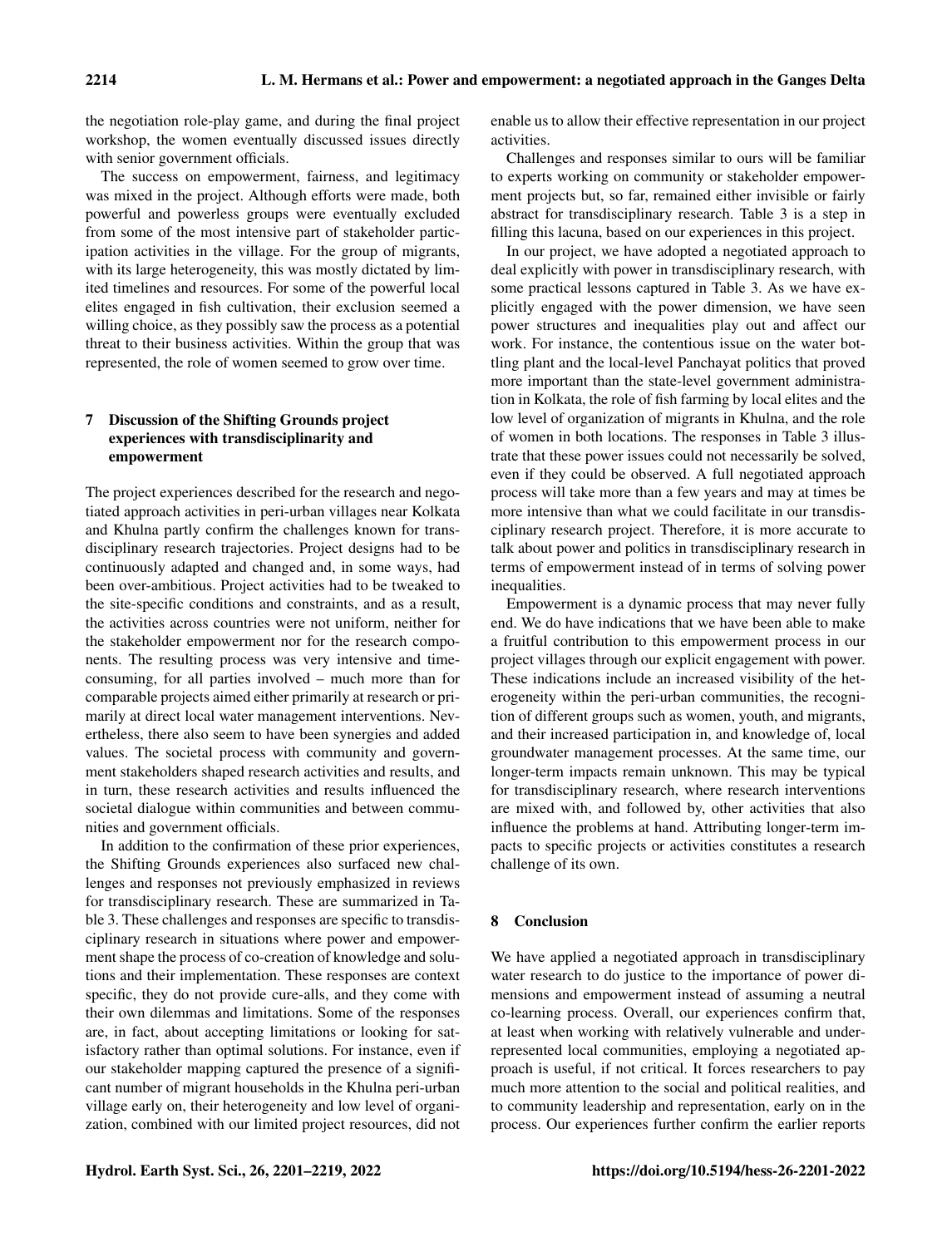#### L. M. Hermans et al.: Power and empowerment: a negotiated approach in the Ganges Delta 2215

Table 3. Challenges and responses for the negotiated approach (NA) tasks in transdisciplinary water research (TDR) in peri-urban cases.

| Phases and tasks                                                                                                   | Observed challenged in relation to power and empowerment<br>issues                                                                                                                                                                                          | Strategies used in response                                                                                                                                                                                                                                                                                                                                   |
|--------------------------------------------------------------------------------------------------------------------|-------------------------------------------------------------------------------------------------------------------------------------------------------------------------------------------------------------------------------------------------------------|---------------------------------------------------------------------------------------------------------------------------------------------------------------------------------------------------------------------------------------------------------------------------------------------------------------------------------------------------------------|
| TDR phase A: problem framing and team-building                                                                     |                                                                                                                                                                                                                                                             |                                                                                                                                                                                                                                                                                                                                                               |
| NA task 1: preparing the pro-<br>cess                                                                              | The existing balance of power and socio-political dynamics<br>could not be observed by the project team at the start of the<br>process (there were neither time nor resources to conduct a<br>thorough study prior to initiating the engagement in Kolkata) | Assure that the selected community is the best available<br>project site through a careful selection process with selection<br>criteria that include the community stakeholders' competence<br>and willingness to engage<br>Pay continuous attention to socio-political dynamics and<br>modify process designs when needed throughout the project<br>duration |
|                                                                                                                    | Differences in existing community organization structures<br>caused uneven representation of groups in the negotiation<br>process (Khulna and Kolkata)                                                                                                      | Observe and accept an uneven representation in the negotia-<br>tion process as a limitation of the project<br>Include the groups that are under-represented in research data<br>collection and analysis to make interests and roles visible                                                                                                                   |
|                                                                                                                    | Large power distance existed between government decision-<br>making and communities (Kolkata)                                                                                                                                                               | Use the research process and the participation of an interna-<br>tional science team as leverage to engage with government<br>decision-makers                                                                                                                                                                                                                 |
| NA task 2: reaching agreement<br>on process design                                                                 | The project team members were learning about (NA) process<br>design and steps themselves                                                                                                                                                                    | Ask for help from an internationally recognized local NA ex-<br>pert for the external facilitation of the first workshops                                                                                                                                                                                                                                     |
|                                                                                                                    | TDR phase B: Co-creation of solution-oriented, transferable knowledge                                                                                                                                                                                       |                                                                                                                                                                                                                                                                                                                                                               |
| NA task 3: joint fact-finding<br>and situation analysis (problem<br>analysis)                                      | The competence to articulate and share problem views was<br>different among the stakeholders and project team members                                                                                                                                       | Use visual methods for problem appraisal (e.g. social village<br>maps)<br>Develop a joint language through the establishment of a<br>shared vocabulary and a list of terminology<br>Use of role-play games to share the analysis insights<br>Use of low-cost community testing kits                                                                           |
| NA task 4: solutions analysis                                                                                      | Urgent problems demanded short-term visible results for the<br>community stakeholders (Khulna and Kolkata), thus threat-<br>ening their longer-term engagement in the TDR process                                                                           | Free up project resources and mobilize additional resources<br>to work on the emergent issues of immediate need in the vil-<br>lages (also if they were a less good fit for the research agenda<br>of the project)                                                                                                                                            |
|                                                                                                                    | TDR phase C: reintegrating and applying the produced knowledge in both scientific and societal practice                                                                                                                                                     |                                                                                                                                                                                                                                                                                                                                                               |
| NA task 5: Forging agreement                                                                                       | The deeper lying conflicts and issues could not be addressed<br>within the project's limits<br>Some powerful actors did not engage (fully), making an<br>agreement with them difficult                                                                      | Focus on other significant issues for the community and in<br>the research<br>Ensure the participation of other actors with influence<br>(mainly local government actors)<br>Mobilize media (Khulna)                                                                                                                                                          |
| NA task 6: communication with<br>constituencies                                                                    | Language barriers existed between (some of the) team mem-<br>bers and communities; illiteracy levels were high among the<br>local community members                                                                                                         | Prepare specific stakeholder communication materials using<br>translations and images                                                                                                                                                                                                                                                                         |
|                                                                                                                    | Heterogeneity was large in the peri-urban community groups                                                                                                                                                                                                  | Organize small-scale community meetings with different<br>sub-groups (frequently)                                                                                                                                                                                                                                                                             |
| NA task 7: monitoring agreed<br>actions                                                                            | The limited project time span, with the first agreements<br>reached only after the initial years, made longer-term mon-<br>itoring by project team members difficult                                                                                        | Monitor within the project time frame through continued pe-<br>riodic visits and workshops with community and government<br>representatives<br>Establish a platform linked to other projects and initiatives<br>with continued monitoring by local project partners (peri-<br>urban water forum Khulna)                                                       |
| NA task 8: strengthening ca-<br>pacity of participants to become<br>and remain equal partners in ne-<br>gotiations | Sustained capacity was threatened by short project time spans<br>(and capacity strengthening challenges discussed with some<br>of above tasks)                                                                                                              | Link up to the existing structures for collective action and<br>planning (village water council in Kolkata village)                                                                                                                                                                                                                                           |

on transdisciplinarity that stress the importance of early and ongoing joint problem formulation, the importance of flexibility, and the struggle to match longer-term ambitions with the short-term needs of both researchers and societal stakeholders.

In addition to these insights, we also added a specific list of challenges and responses for transdisciplinary research that seeks to actively engage with power and empowerment. This includes the use of careful observation, stakeholder analysis, and social surveys to map existing power structures and the tuning of knowledge co-creation activities to those power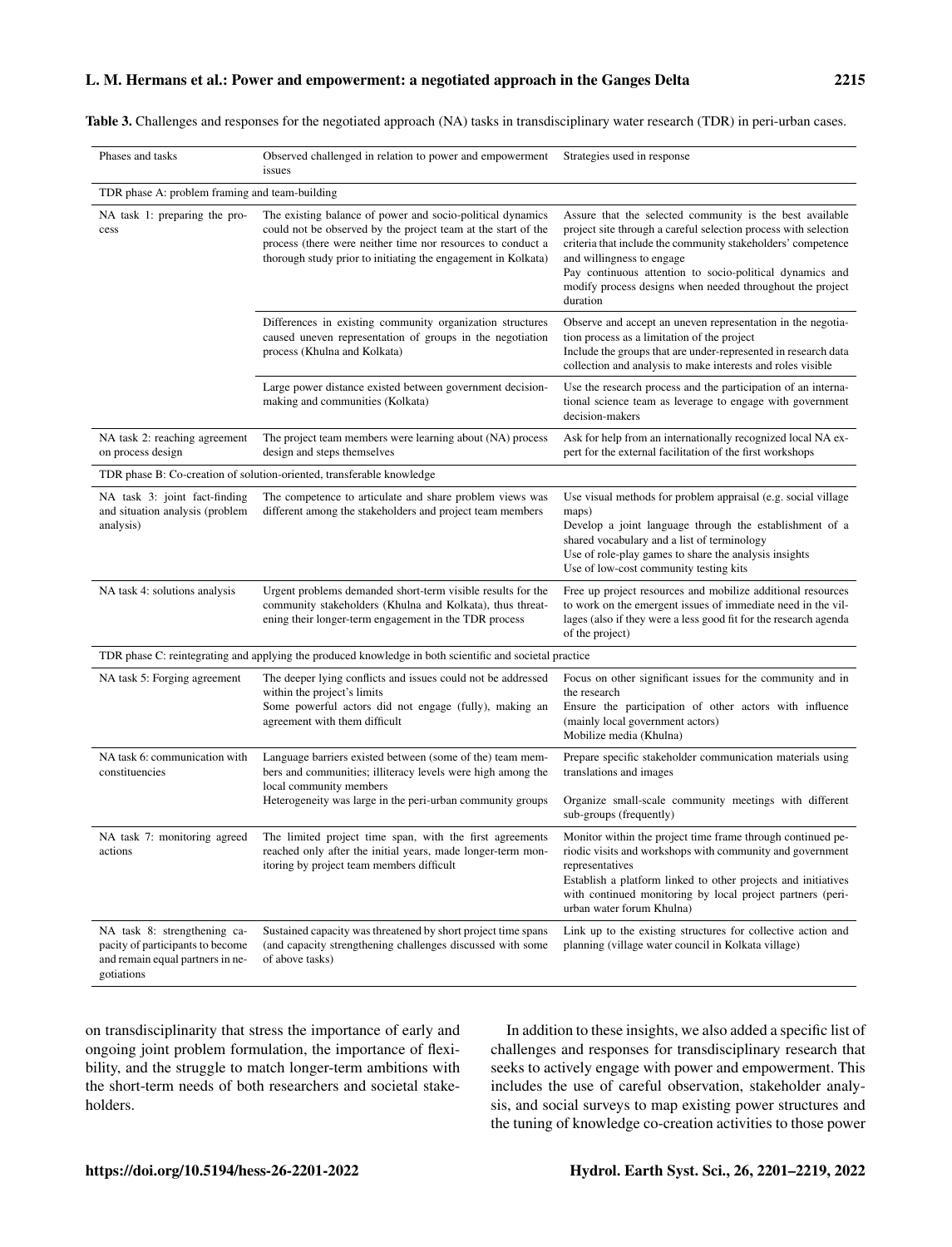structures with an eye for feasibility and longer-term risks and consequences. Also important is flexibility, including the flexibility to accommodate needs of societal actors that may be outside the core domains pre-identified for research contributions. This list, which resulted from our project reflections, will help to build a better articulated set of principles and guidelines for future transdisciplinary water research.

An uneasy conversation that we will need to engage with more is one about the limits of transdisciplinarity and the various dilemmas it raises. Whereas many overviews result in an ever-expanding list of principles, tools, and approaches for an ideal-type transdisciplinary process, the reality is served better by a perspective on transdisciplinarity as yet another craft and the art of the feasible, in which tradeoffs between multiple and sometimes conflicting objectives and perspectives need to be made.

An overarching message for transdisciplinary water researchers is to engage with power and politics more explicitly as part of this process. This is critical from the (pre- )inception phase of activities as a key input for problem structuring and research agenda setting. Even if some researchers may feel uneasy with this dimension, it cannot be ignored in transdisciplinary research. Ignoring power and empowerment is just another way of dealing with it – allowing existing structures and forces of power and politics to co-shape transdisciplinary results in an unobserved manner. Engaging with power and politics is difficult but fundamental to societal change.

*Data availability.* The contents of this paper are based on our experiences during the transdisciplinary Shifting Grounds project. Background documents of these experiences can be found on the Shifting Grounds website at [http://saciwaters.org/](http://saciwaters.org/shiftinggrounds/) [shiftinggrounds/](http://saciwaters.org/shiftinggrounds/) (Shifting Grounds, 2022). In particular, the results of a joint reflection workshop have been used, which can be accessed at the project website or at [http://resolver.tudelft.nl/uuid:](http://resolver.tudelft.nl/uuid:926056b5-7121-4f4c-876f-12dc4a0192ba) [926056b5-7121-4f4c-876f-12dc4a0192ba](http://resolver.tudelft.nl/uuid:926056b5-7121-4f4c-876f-12dc4a0192ba) (Hermans et al., 2019). Additional primary data used for the various research components and capacity development activities in the project are not fully publicly available, due to the sometimes highly sensitive nature and privacy concerns. They are securely stored on TU Delft servers. For more information on those data and on access in line with project agreements and ethics statements, please contact the corresponding author.

*Author contributions.* All authors participated in the Shifting Grounds project, its design, execution, and the joint reflection on the experiences as reported in this paper. After a joint reflection and writing workshop, LMH and VN took the lead in the final preparation of the paper. RK coordinated the negotiated approach activities in the project that are at the heart of this paper. SLG, PB, RH, MS, and SAK conducted research within the project reported here and contributed writing to Sects. 5 and 6. ATMZH, KFI, and SNH facilitated the negotiated approach and research field activities in Khulna and contributed to Sect. 6. PSB, BM, and SM facilitated the negotiated approach and research field activities in Kolkata and contributed to Sect. 5. WAHT was involved in the overall project design and coordination and was actively involved in editing the paper.

*Competing interests.* At least one of the (co-)authors is a member of the editorial board of *Hydrology and Earth Systems Sciences*. The peer-review process was guided by an independent editor, and the authors also have no other competing interests to declare.

*Disclaimer.* Publisher's note: Copernicus Publications remains neutral with regard to jurisdictional claims in published maps and institutional affiliations.

*Special issue statement.* This article is part of the special issue "Contributions of transdisciplinary approaches to hydrology and water resources management". It is not associated with a conference.

*Acknowledgements.* We would like to thank the village communities, the government officials, and the experts in the Kolkata and Khulna areas, who engaged with us on the learning trajectory reported here. Thanks are also due to the Shifting Grounds project advisory group members from India and Bangladesh, to Vijay Paranjpye, and to all the colleagues and students, who supported the Shifting Grounds project in various ways. We also benefited from the numerous discussions and interactions with the researchers, advisers and committee members in the Netherlands organisation for scientific research (NWO) Urbanising Deltas of the World programme.

*Financial support.* The research reported here has been funded by the Urbanizing Deltas of the World programme of the Dutch Research Council NWO (grant no. W 07.69.104) as part of the "Shifting Grounds: Institutional transformation, enhancing knowledge and capacity to manage groundwater security in peri-urban Ganges delta systems" project.

*Review statement.* This paper was edited by Thomas Thaler and reviewed by Roman Seidl and Jessica Bou Nassar.

#### References

- Allen, A.: Environmental planning and management of the periurban interface: perspectives on an emerging field, Environ. Urban., 15, 135–148, 2003.
- Banerjee, P. and Hermans, L. M.: Ground water irrigation in a contested space: a tale of technological change, institutional transformation, and co-option, in: Water Management in South Asia. Socio-economic, Infrastructural, Environmental and Institutional Aspects, Springer Water Series, edited by: Bandyopadhyay, S., Magsi, H., Sen, S., and Dentinho, T., Springer,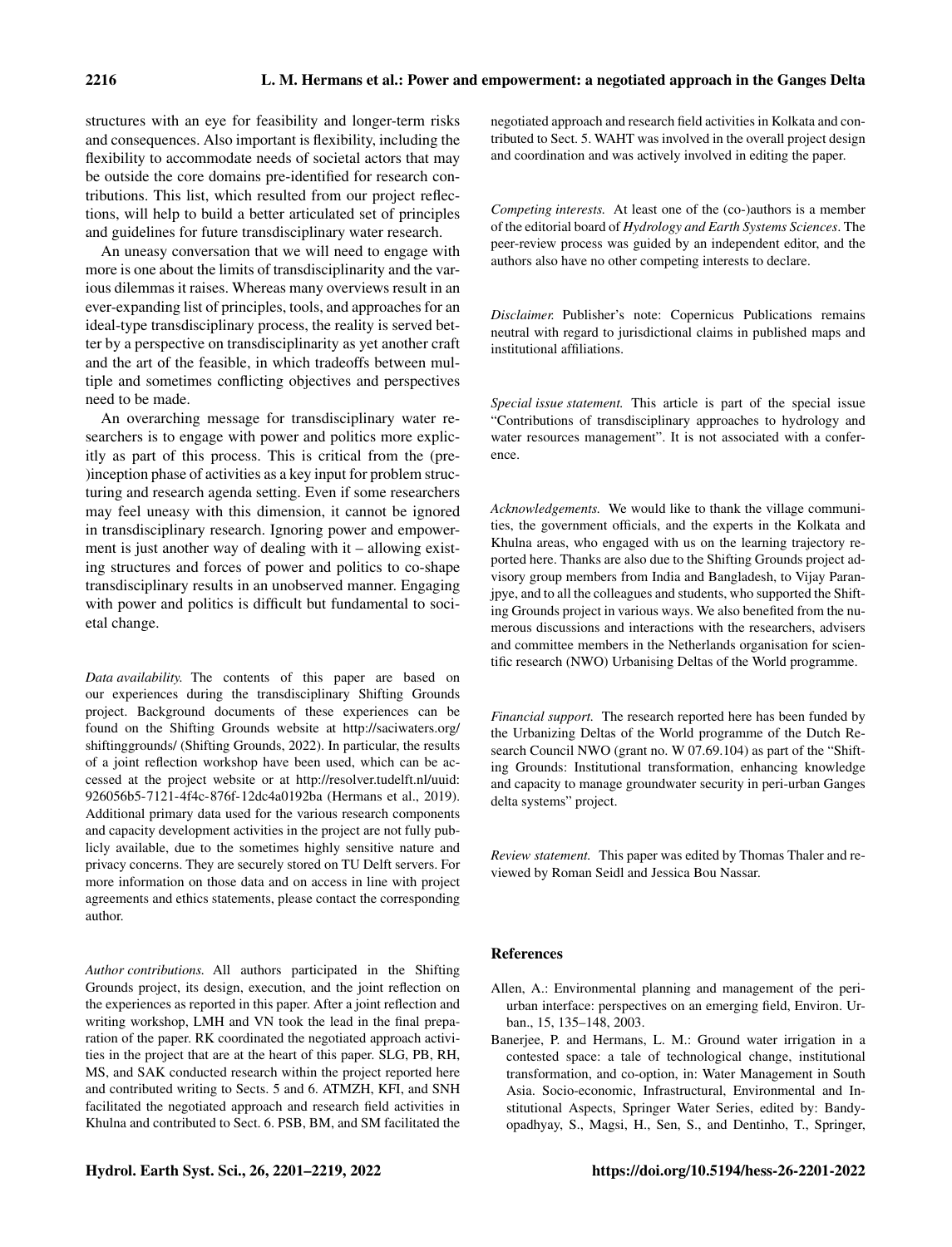Cham, Switzerland, 53–67, https://doi.org[/10.1007/978-3-030-](https://doi.org/10.1007/978-3-030-35237-0_4) [35237-0\\_4,](https://doi.org/10.1007/978-3-030-35237-0_4) 2020.

- Banerjee, P. and Jatav, M.: Thematic paper on urbanisation and groundwater use: Socio-economic system mapping, Shifting Grounds project working paper series, WP/SG/05/2017, SaciWATERs, Secunderabad, India, [http://saciwaters.org/shiftinggrounds/pdfs/](http://saciwaters.org/shiftinggrounds/pdfs/Thematic report on urbanisation and ground water use.pdf) [Thematicreportonurbanisationandgroundwateruse.pdf](http://saciwaters.org/shiftinggrounds/pdfs/Thematic report on urbanisation and ground water use.pdf) (last access: 7 April 2022), 2017.
- Barnaud, C., Van Paassen, A., Trebuil, G., Promuburom, T., and Bousquets, F.: Dealing with Power Games in a Companion Modelling Process: Lessons from Community Water Management in Thailand Highlands, Journal of Agricultural Education and Extension, 16, 55–74, https://doi.org[/10.1080/13892240903533152,](https://doi.org/10.1080/13892240903533152) 2010.
- Barthel, R., Foster, S., and Villholth, K. G.: Interdisciplinary and participatory approaches: the key to effective groundwater management, Hydrogeol. J., 25, 1923–1926, https://doi.org[/10.1007/s10040-017-1616-y,](https://doi.org/10.1007/s10040-017-1616-y) 2017.
- Bebbington, A., Dharmawan, L., Fahmi, E., and Guggenheim, S.: Local capacity, village governance, and the political economy of rural development in Indonesia, World Dev., 34, 1958–1976, https://doi.org[/10.1016/j.worlddev.2005.11.025,](https://doi.org/10.1016/j.worlddev.2005.11.025) 2006.
- Both ENDS and Gomukh: River Basin Management: A Negotiated Approach, Both ENDS and Gomukh, Amsterdam/Pune, [https://www.bothends.org/uploaded\\_files/document/2006\\_](https://www.bothends.org/uploaded_files/document/2006_River_Basin_Management_complete_publication.pdf) [River\\_Basin\\_Management\\_complete\\_publication.pdf](https://www.bothends.org/uploaded_files/document/2006_River_Basin_Management_complete_publication.pdf) (last access: last access: 7 April 2022), 2005.
- Bradbury, H. (Ed.): The Sage Handbook of Action Research, Sage, Thousand Oaks, CA, ISBN 978-1-4462-9454-3, 2015.
- Brandt, P., Ernst, A., Gralla, F., Luederitz, C., Lang, D. J., Newig, J., Reinert, F., Abson, D. J., and Von Wehrden, H.: A review of transdisciplinary research in sustainability science, Ecol. Econ., 92, 1–15, 2013.
- Brown, V. A.: Reflections on Collective Learning: Open and Closed, in: Transdisciplinary Theory, Practice and Education, edited by: Fam, D., Neuhauser, L., and Gibbs, P., Springer, Cham, Switzerland, 275–287, https://doi.org[/10.1007/978-3-319-93743-4\\_18,](https://doi.org/10.1007/978-3-319-93743-4_18) 2018.
- Bryant, R. L. and Bailey, S.: Third world political ecology, Routledge, London, https://doi.org[/10.4324/9780203974360,](https://doi.org/10.4324/9780203974360) 1997.
- Butsch, C., Chakraborty, S., Gomes, S. L., Kumar, S., and Hermans, L. M.: Changing hydrosocial cycles in Periurban India, Land, 10, 263, https://doi.org[/10.3390/land10030263,](https://doi.org/10.3390/land10030263) 2021.
- Cundill, G., Harvey, B., Tebboth, M., Cochrane, L., Currie-Alder, B., Vincent, K., Lawn, J., Nicholls, R. J., Scodanibbio, L., Prakash, A., New, M., Wester, P., Leone, M., Morchain, D., Ludi, E., DeMaria-Kinney, J., Khan, A., and Landry, M.-E.: Large-Scale Transdisciplinary Collaboration for Adaptation Research: Challenges and Insights, Global Challenges, 3, 1700132, https://doi.org[/10.1002/gch2.201700132,](https://doi.org/10.1002/gch2.201700132) 2018.
- De Bruijn, H. and Ten Heuvelhof, E.: Management in Networks: On multi-actor decision making, Routledge, Abingdon, UK, https://doi.org[/10.4324/9780203885666,](https://doi.org/10.4324/9780203885666) 2008.
- Djenontin, I. N. S. and Meadow, A. M.: The art of co-production of knowledge in environmental sciences and management: lessons from international practice, Environ. Manage., 61, 885–903, https://doi.org[/10.1007/s00267-018-1028-3,](https://doi.org/10.1007/s00267-018-1028-3) 2018.
- Dyer, J., Stringer, L. C., Dougill, A. J., Leventon, J., Nshimbi, M., Chama, F., Kafwifwi, A., Muledi, J. I., Kaumbu, J.-M., K., Falcao, M., Muhorro, S., Munyemba, F., Kalaba, G. M., and Syampungani, S.: Assessing participatory practices in communitybased natural resource management: Experiences in community engagement from southern Africa, J. Environ. Manage., 137, 137–145, https://doi.org[/10.1016/j.jenvman.2013.11.057,](https://doi.org/10.1016/j.jenvman.2013.11.057) 2014.
- Edmunds, D. and Wollenberg, E.: A Strategic Approach to Multistakeholder Negotiations, Dev. Change, 32, 231–253, 2001.
- Fam, D., Neuhauser, L., and Gibbs, P. (Eds.): Transdisciplinary Theory, Practice and Education. The Art of Collaborative Research and Collective Learning, Springer, Cham, Switzerland, https://doi.org[/10.1007/978-3-319-93743-4,](https://doi.org/10.1007/978-3-319-93743-4) 2018.
- Ferguson, L., Chan, S., Santelmann, M. V., and Tilt, B.: Transdisciplinary research in water sustainability: What's in it for an engaged researcher-stakeholder community?, Water Altern., 11, 1– 18, 2018.
- Fisher, R., Ury, W. L., and Patton, B.: Getting to yes: Negotiating agreement without giving in, Randomhouse Business Books, London, ISBN 9781101539545, 2011.
- Godinez-Madrigal, J., Van Cauwenbergh, N., and van der Zaag, P.: Unraveling intractable water conflicts: the entanglement of science and politics in decision-making on large hydraulic infrastructure, Hydrol. Earth Syst. Sci., 24, 4903–4921, https://doi.org[/10.5194/hess-24-4903-2020,](https://doi.org/10.5194/hess-24-4903-2020) 2020.
- Ghodsvali, M., Krishnamurthy, S., and de Vries, B.: Review of transdisciplinary approaches to food-water-energy nexus: A guide towards sustainable development, Environ. Sci. Policy, 101, 266–278, https://doi.org[/10.1016/j.envsci.2019.09.003,](https://doi.org/10.1016/j.envsci.2019.09.003) 2019.
- Gomes, S. L.: An Institutional Approach to Peri-Urban Water Problems: Supporting community problem solving in the peri-urban Ganges Delta, Doctoral dissertation, Delft University of Technology, Delft, the Netherlands, https://doi.org[/10.4233/uuid:4e2900cd-1fa1-4bce-b0f5](https://doi.org/10.4233/uuid:4e2900cd-1fa1-4bce-b0f5-c99f23a13c6c) [c99f23a13c6c,](https://doi.org/10.4233/uuid:4e2900cd-1fa1-4bce-b0f5-c99f23a13c6c) 2019.
- Gomes, S. L. and Hermans, L. M.: Institutional function and urbanization in Bangladesh: How peri-urban communities respond to changing environments, Land Use Policy, 79, 932–941, https://doi.org[/10.1016/j.landusepol.2017.09.041,](https://doi.org/10.1016/j.landusepol.2017.09.041) 2017.
- Gomes, S. L., Hermans, L. M., and Thissen, W. A. H.: Extending community operational research to address institutional aspects of societal problems: Experiences from peri-urban Bangladesh, Eur. J. Oper. Res., 268, 904–917, https://doi.org[/10.1016/j.ejor.2017.11.007,](https://doi.org/10.1016/j.ejor.2017.11.007) 2018a.
- Gomes, S. L., Hermans, L. M., Islam, K. F., Huda, S. N., Hossain, A. T. M., and Thissen, W. A. H.: Capacity building for water management in peri-urban communities, Bangladesh: A simulation-gaming approach, Water, 10, 1704, https://doi.org[/10.3390/w10111704,](https://doi.org/10.3390/w10111704) 2018b.
- Hasan, Md. R.: Research note on Sustainable use of groundwater resource in peri-urban areas of coastal Ganges delta under hydro-climating and anthropogenic scenarios, BUET, Dhaka, Bangladesh, 2016.
- Hasan, Md. R., Salehin, M., and Khan, M. S. A.: Implication of Peri-Urbanization Process for Groundwater Security: A Case Study of Khulna Peri-Urban Areas, Paper presented at 7th International Conference on Water and Flood Management (ICWFM 2019), Dhaka, Bangladesh, 2–3 March 2019, 2019.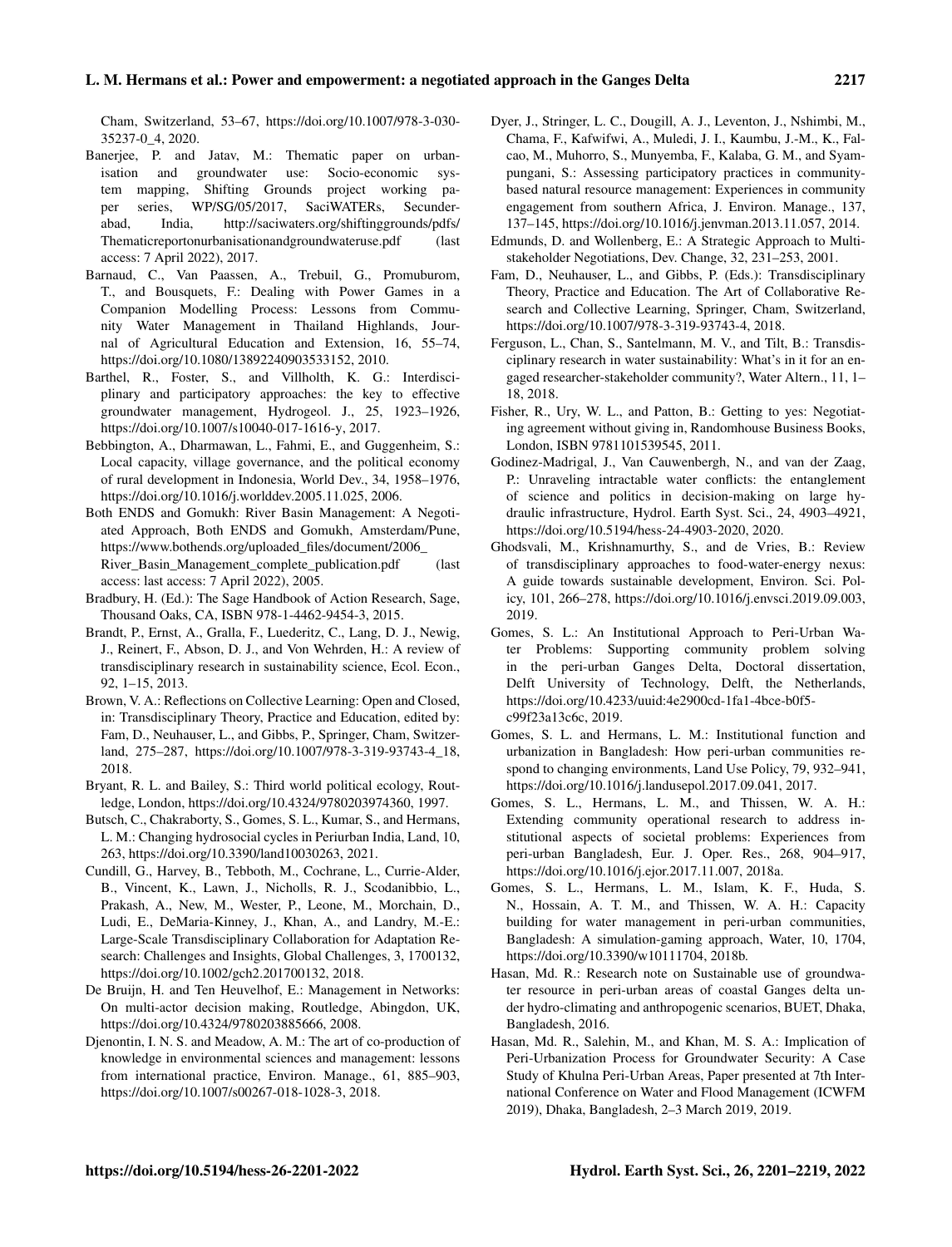- Hermans, L., Narain, V., Kempers, R., Gomes, S., Thissen, W., Banerjee, P., Hasan, R., Salehin, M., Khan, S. A., Hossain, A. T. M. Z., Islam, K. F., Huda, S. N., Banerjee, P. S., Majumder, B., and Majumder, S.: Crossing the Frontiers: Transdisciplinary Research and the Negotiated Approach for Peri-Urban Groundwater Management in the Indo-Gangetic Delta, Shifting Grounds Project Team, the Netherlands/Bangladesh/India, [http://resolver.tudelft.nl/uuid:](http://resolver.tudelft.nl/uuid:926056b5-7121-4f4c-876f-12dc4a0192ba) [926056b5-7121-4f4c-876f-12dc4a0192ba](http://resolver.tudelft.nl/uuid:926056b5-7121-4f4c-876f-12dc4a0192ba) (last access: 7 April 2022), 2019.
- Jahn, T., Bergmann, M., and Keil, F.: Transdisciplinarity: Between mainstreaming and marginalization, Ecol. Econ., 79, 1–10, https://doi.org[/10.1016/j.ecolecon.2012.04.017,](https://doi.org/10.1016/j.ecolecon.2012.04.017) 2012.
- Klenk, N. and Meehan, K.: Climate change and trans-<br>disciplinary science: Problematizing the integradisciplinary science: Problematizing the integration imperative, Environ. Sci. Policy, 54, 160–167, https://doi.org[/10.1016/j.envsci.2015.05.017,](https://doi.org/10.1016/j.envsci.2015.05.017) 2015.
- Koudstaal, R. and Paranjpye, V.: Involving Communities. A Guide to the Negotiated Approach in Integrated Water Resources Management, With contributions by: C. Nooy, A. Douma, H. Murillo, R. Nicola, Both ENDS and Gomukh, Amsterdam/Pune, [https://www.bothends.org/en/Whats-new/Publicaties/](https://www.bothends.org/en/Whats-new/Publicaties/Involving-Communities-A-Guide-to-the-Negotiated-Approach/) [Involving-Communities-A-Guide-to-the-Negotiated-Approach/](https://www.bothends.org/en/Whats-new/Publicaties/Involving-Communities-A-Guide-to-the-Negotiated-Approach/) (last access: 7 April 2022), 2011.
- Krueger, T., Maynard, C., Carr, G., Bruns, A., Mueller, E. N., and Lane, S.: A transdisciplinary account of water research, WIREs Water, 3, 369–389, https://doi.org[/10.1002/wat2.1132,](https://doi.org/10.1002/wat2.1132) 2016.
- Lang, D. J., Wiek, A., Bergmann, M., Stauffacher, M., Martens, P., Moll, P., Swilling, M., and Thomas, C. J.: Transdisciplinary research in sustainability science: practice, principles, and challenges, Sustain. Sci., 7, 25–43, https://doi.org[/10.1007/s11625-](https://doi.org/10.1007/s11625-011-0149-x) [011-0149-x,](https://doi.org/10.1007/s11625-011-0149-x) 2012.
- Leeuwis, C.: Reconceptualizing Participation for Sustainable Rural Development: Towards a Negotiation Approach, Dev. Change, 31, 931–959, https://doi.org[/10.1111/1467-7660.00184,](https://doi.org/10.1111/1467-7660.00184) 2000.
- Leeuwis, C. and Van den Ban, A.: Communication for Rural Innovation: Rethinking Agricultural Extension, 3rd edn., Blackwell, Oxford, UK, 2004.
- Massuel, S., Riaux, J., Molle, F., Kuper, M., Ogilvie, A., Collard, A-L., Leduc, C., and Barreteau, O.: Inspiring a broader socio-hydrological negotiation approach with interdisciplinary field-based experience, Water Resour. Res., 54, 2510–2522, https://doi.org[/10.1002/2017WR021691,](https://doi.org/10.1002/2017WR021691) 2018.
- Max-Neef, M. A.: Foundations of transdisciplinarity, Ecol. Econ., 53, 5–16, https://doi.org[/10.1016/j.ecolecon.2005.01.014,](https://doi.org/10.1016/j.ecolecon.2005.01.014) 2005.
- McGee, T. G.: The emergence of Desakota regions in Asia: Expanding a hypothesis, in: The extended metropolis: SettlementTransition in Asia, edited by: Ginsburg, N., Koppel, B., and McGee, T. G., University of Hawaii Press, Honolulu, 3–25, 1991.
- Narain, V.: Growing city, shrinking hinterland: land acquisition, transition and conflict in peri-urban Gurgaon, India, Environ. Urban., 21, 501–512, https://doi.org[/10.1177/0956247809339660,](https://doi.org/10.1177/0956247809339660) 2009.
- Narain, V. and Nischal, S.: The peri-urban interface in Shahpur Khurd and Karnera, India, Environ. Urban., 19, 261–273, https://doi.org[/10.1177/0956247807076905,](https://doi.org/10.1177/0956247807076905) 2007.
- Narain, V. and Roth, D.: Introduction: Peri-Urban Water Security in South Asia, in: Water 785 Security, Conflict and Cooperation in Peri-Urban in South Asia, edited by: Narain, V.

and Roth, D., Springer Water Series, Cham, Switzerland, 1–26, https://doi.org[/10.1007/978-3-030-79035-6\\_1#DOI,](https://doi.org/10.1007/978-3-030-79035-6_1#DOI) 2022.

- Narain, V., Khan, M. S. A., Sada, R., Singh, S., and Prakash, A.: Urbanization, peri-urban water (in)security and human well-being: a perspective from four South Asian cities, Water Int., 38, 930– 940, https://doi.org[/10.1080/02508060.2013.851930,](https://doi.org/10.1080/02508060.2013.851930) 2013.
- Olago, D. O.: Constraints and solutions for groundwater development, supply and governance in urban areas in Kenya, Hydrogeol. J., 27, 1031–1050, https://doi.org[/10.1007/s10040-018-](https://doi.org/10.1007/s10040-018-1895-y) [1895-y,](https://doi.org/10.1007/s10040-018-1895-y) 2019.
- Pohl, C., Klein, J. T., Hoffmann, S., Mitchell, C., and Fam, D.: Conceptualising transdisciplinary integration as a multidimensional interactive process, Environ. Sci. Policy, 118, 18–26, https://doi.org[/10.1016/j.envsci.2020.12.005,](https://doi.org/10.1016/j.envsci.2020.12.005) 2021.
- Raiffa, H., Richardson, J., and Metcalfe, D.: Negotiation Analysis. The Science and Art of Collaborative Decision Making, The Belknap Press of Harvard University Press, Cambridge, Massachusetts, 2002.
- Raymond, C. M., Fazey, I., Reed, M. S., Stringer, L. C., Robinson, G. M., and Evely, A. C.: Integrating local and scientific knowledge for environmental management, J. Environ. Manage., 91, 1766–1777, https://doi.org[/10.1016/j.jenvman.2010.03.023,](https://doi.org/10.1016/j.jenvman.2010.03.023) 2010.
- Richards, C., Blackstock, K. L., and Carter, C. E.: Practical Approaches to Participation, SERG Policy Brief No. 1, Macaulay Institute, Aberdeen, UK, [https://macaulay.webarchive.](https://macaulay.webarchive.hutton.ac.uk/ruralsustainability/SERG PB1 final.pdf) [hutton.ac.uk/ruralsustainability/SERGPB1final.pdf](https://macaulay.webarchive.hutton.ac.uk/ruralsustainability/SERG PB1 final.pdf) (last access: 7 April 2022), 2004.
- Rittel, H. W. J. and Webber, M. M.: Dilemmas in a general theory of planning, Policy Sci., 4, 155–169, 1973.
- SaciWATERs, TU Delft, BUET-IWFM, Both ENDS, JJS, The Researcher: Shifting Grounds Project Website, Resources, <http://saciwaters.org/shiftinggrounds/resources.html> (last access: 15 June 2021), 2019.
- Sapkota, A. R.: Water reuse, food production and public health: Adopting transdisciplinary, systems-based approaches to achieve water and food security in a changing climate, Environ. Res., 171, 576–580, https://doi.org[/10.1016/j.envres.2018.11.003,](https://doi.org/10.1016/j.envres.2018.11.003) 2019.
- Seidl, R., Brand, F. S., Stauffacher, M., Krütli, P., Le, Q. B., Spörri, A., Meylan, G., Moser, C., Berger González, M., and Scholz, R. W.: Science with Society in the Anthropocene, AMBIO, 42, 5– 12, https://doi.org[/10.1007/s13280-012-0363-5,](https://doi.org/10.1007/s13280-012-0363-5) 2013.
- Scholz, R. W. and Steiner, G.: The real type and ideal type of transdisciplinary processes: part I—theoretical foundations, Sustain. Sci., 10, 527–544, 2015a.
- Scholz, R. W. and Steiner, G.: The real type and ideal type of transdisciplinary processes: part II—what constraints and obstacles do we meet in practice?, Sustain. Sci., 10, 653–671, 2015b.
- Shifting Grounds: Shifting Grounds Project website, [http://](http://saciwaters.org/shiftinggrounds/) [saciwaters.org/shiftinggrounds/,](http://saciwaters.org/shiftinggrounds/) last access: 13 April 2022.
- Singh, A. K. and Narain, V.: Lost in transition: Perspectives, processes and transformations in Periurbanizing India, Cities, 97, 102494, https://doi.org[/10.1016/j.cities.2019.102494,](https://doi.org/10.1016/j.cities.2019.102494) 2020.
- Sneddon, C. and Fox, C.: Power, development, and institutional change: Participatory governance in the lower Mekong basin, World Dev., 35, 2161–2181, https://doi.org[/10.1016/j.worlddev.2007.02.002,](https://doi.org/10.1016/j.worlddev.2007.02.002) 2007.